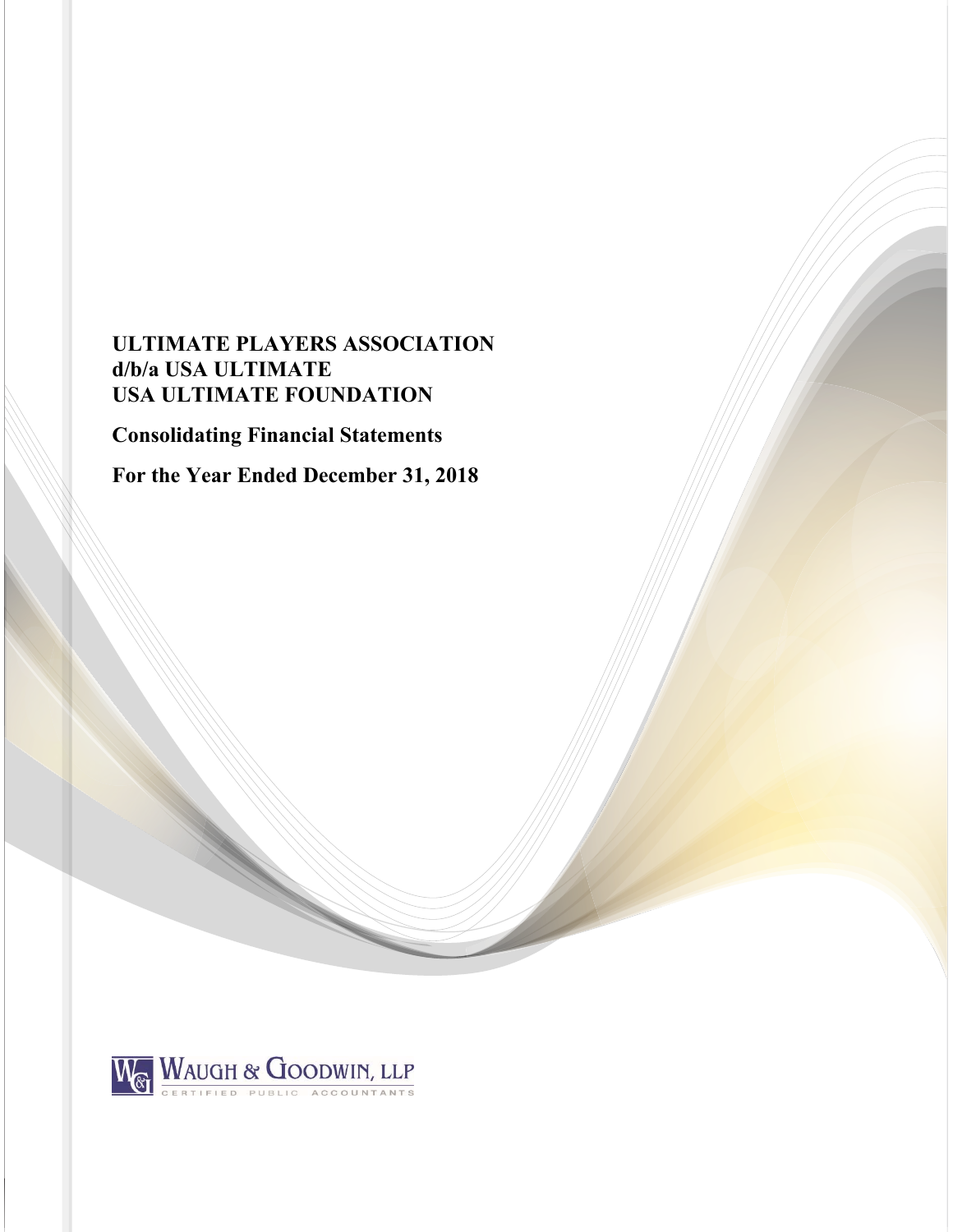# **TABLE OF CONTENTS**

| Independent Auditor's Report 1                    |  |
|---------------------------------------------------|--|
| Consolidating Statement of Financial Position 3   |  |
| Consolidating Statement of Activities and Changes |  |
|                                                   |  |
| Consolidated Statement of Functional Expenses 5   |  |
| Consolidating Statement of Cash Flows 6           |  |
| Notes to Consolidating Financial Statements 7     |  |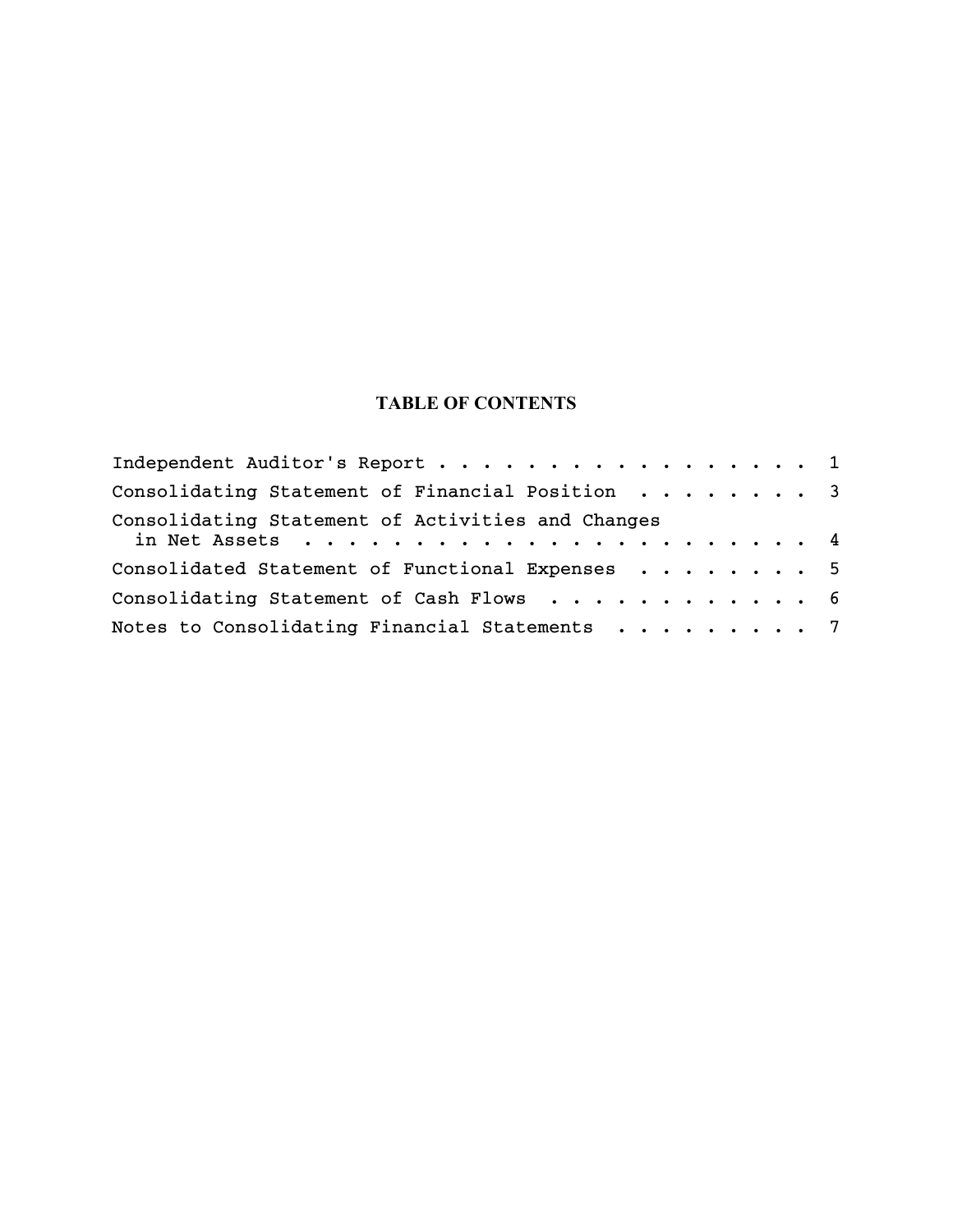

## INDEPENDENT AUDITOR'S REPORT

To the Board of Directors Ultimate Players Association d/b/a USA Ultimate USA Ultimate Foundation Colorado Springs, Colorado

We have audited the accompanying consolidating financial statements of USA Ultimate and USA Ultimate Foundation (nonprofit organizations), which comprise the consolidating statement of financial position as of December 31, 2018, and the related consolidating statements of activities, consolidated functional expenses, and consolidating cash flows for the year then ended, and the related notes to the financial statements.

## Management's Responsibility for the Financial Statements

Management is responsible for the preparation and fair presentation of these consolidating financial statements in accordance with accounting principles generally accepted in the United States of America; this includes the design, implementation, and maintenance of internal control relevant to the preparation and fair presentation of consolidating financial statements that are free from material misstatement, whether due to fraud or error.

# Auditor's Responsibility

Our responsibility is to express an opinion on these consolidating financial statements based on our audit. We conducted our audit in accordance with auditing standards generally accepted in the United States of America. Those standards require that we plan and perform the audit to obtain reasonable assurance about whether the consolidating financial statements are free from material misstatement.

An audit involves performing procedures to obtain audit evidence about the amounts and disclosures in the consolidating financial statements. The procedures selected depend on the auditor's judgment, including the assessment of the risks of material misstatement of the consolidating financial statements, whether due to fraud or error. In making those risk assessments, the auditor considers internal control relevant to the Corporation's preparation and fair presentation of the consolidating financial statements in order to design audit procedures that are appropriate in the circumstances, but not for the purpose of expressing an opinion on the effectiveness of the Corporation's internal control. Accordingly, we express no such opinion. An audit also includes evaluating the appropriateness of accounting policies used and the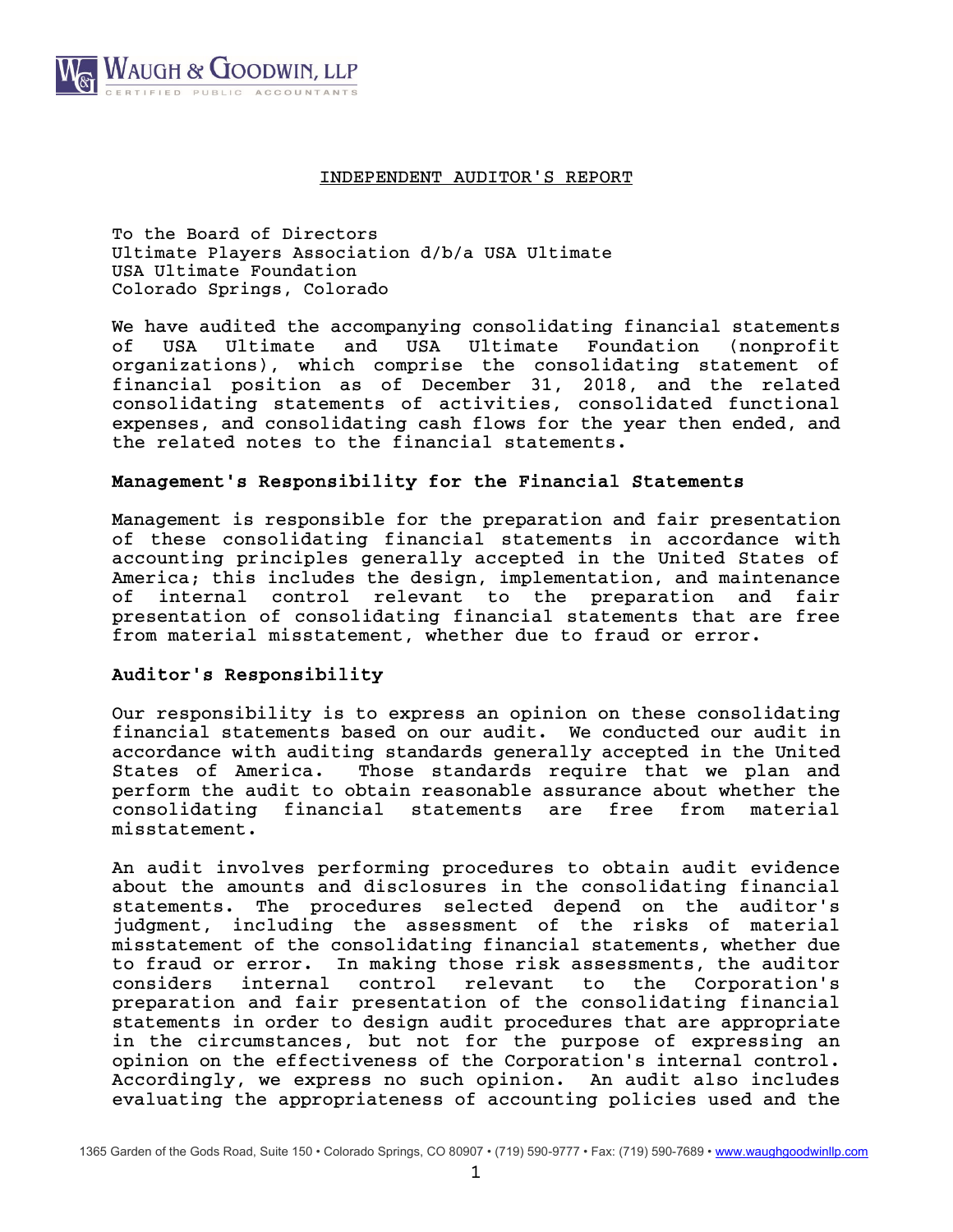reasonableness of significant accounting estimates made by management, as well as evaluating the overall presentation of the consolidating financial statements.

We believe that the audit evidence we have obtained is sufficient and appropriate to provide a basis for our audit opinion.

# Opinion

In our opinion, the financial statements referred to above present fairly, in all material respects, the financial position of USA Ultimate and USA Ultimate Foundation as of December 31, 2018, and the changes in their net assets and their cash flows for the year then ended in accordance with accounting principles generally accepted in the United States of America.

# Emphasis of Matter

As described in Note A to the financial statements, in 2018, USA Ultimate adopted Accounting Standards Update (ASU) 2016-14, Not-For-Profit Entities (Topic 958): Presentation of Financial Statements of Not-For-Profit Entities. Our opinion is not modified with respect to this matter.

## Report on Summarized Comparative Information

We have previously audited USA Ultimate's December 31, 2017, consolidated financial statements, and we expressed an unmodified audit opinion on those audited financial statements in our report dated May 18, 2018. In our opinion, the summarized comparative information presented herein as of and for the year ended December 31, 2017, is consistent, in all material respects, with the audited financial statements from which it has been derived.

# *Waugh & Goodwin, LLP*

Colorado Springs, Colorado May 8, 2019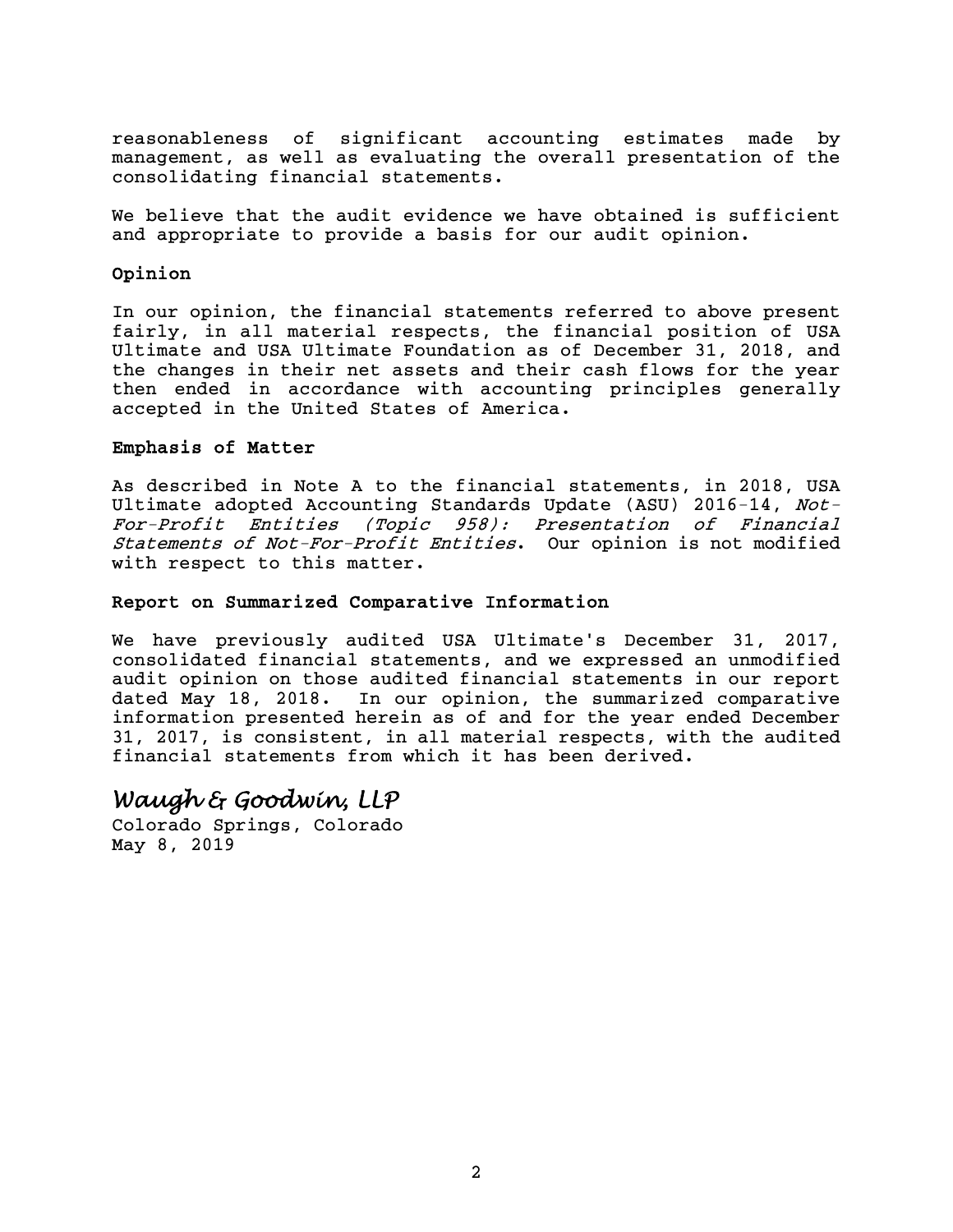#### Consolidating Statements of Financial Position December 31, 2018 (With Consolidated Totals for 2017) ULTIMATE PLAYERS ASSOCIATION d/b/a USA ULTIMATEUSA ULTIMATE FOUNDATION

|                                                                                                                                                                                                     |    |                                                                               | USA Ultimate  |    | Eliminating |    | Consolidated                                                                  |   | Consolidated<br>Totals 2017                                                   |  |
|-----------------------------------------------------------------------------------------------------------------------------------------------------------------------------------------------------|----|-------------------------------------------------------------------------------|---------------|----|-------------|----|-------------------------------------------------------------------------------|---|-------------------------------------------------------------------------------|--|
| ASSETS                                                                                                                                                                                              |    | USA Ultimate                                                                  | Foundation    |    | Entries     |    | Totals 2018                                                                   |   |                                                                               |  |
|                                                                                                                                                                                                     |    |                                                                               |               |    |             |    |                                                                               |   |                                                                               |  |
| <b>CURRENT ASSETS:</b><br>Cash & cash equivalents<br>Certificates of deposit<br>Accounts receivable, net<br>Due from USA Ultimate Foundation                                                        | \$ | 1,457,645<br>505,370<br>66,406<br>81,428                                      | 223,933<br>\$ | \$ | (81, 428)   | \$ | 1,681,578<br>505,370<br>66,406                                                | Ŝ | 1,521,137<br>499,463<br>34,571                                                |  |
| Inventory<br>Prepaid expenses & deposits                                                                                                                                                            |    | 21,732<br>44,947                                                              |               |    |             |    | 21,732<br>44,947                                                              |   | 24,825<br>187,241                                                             |  |
| Total current assets                                                                                                                                                                                |    | 2,177,528                                                                     | 223,933       |    | (81, 428)   |    | 2,320,033                                                                     |   | 2, 267, 237                                                                   |  |
| LONG-TERM INVESTMENTS                                                                                                                                                                               |    | 875,970                                                                       |               |    |             |    | 875,970                                                                       |   | 903,484                                                                       |  |
| PROPERTY & EQUIPMENT:<br>IT infrastructure system<br>Furniture & equipment<br>Computer equipment<br>Event equipment<br>Leasehold improvements<br>Other depreciable projects<br>Software<br>Subtotal |    | 456,012<br>40,754<br>52,392<br>20,330<br>11,959<br>17,886<br>6,589<br>605,922 |               |    |             |    | 456,012<br>40,754<br>52,392<br>20,330<br>11,959<br>17,886<br>6,589<br>605,922 |   | 421,012<br>39,179<br>45,898<br>16,415<br>11,959<br>13,200<br>3,400<br>551,063 |  |
| Less accumulated depreciation                                                                                                                                                                       |    | (391, 003)                                                                    |               |    |             |    | (391, 003)                                                                    |   | (295, 313)                                                                    |  |
| Property & equipment, net                                                                                                                                                                           |    | 214,919                                                                       |               |    |             |    | 214,919                                                                       |   | 255,750                                                                       |  |
| OTHER ASSETS                                                                                                                                                                                        |    | 1,300                                                                         |               |    |             |    | 1,300                                                                         |   | 1,300                                                                         |  |
| TOTAL ASSETS                                                                                                                                                                                        |    | 3,269,717                                                                     | 223,933       |    | (81, 428)   | Ś  | 3, 412, 222                                                                   |   | 3,427,771                                                                     |  |
| LIABILITIES & NET ASSETS                                                                                                                                                                            |    |                                                                               |               |    |             |    |                                                                               |   |                                                                               |  |
| CURRENT LIABILITIES:<br>Accounts payable<br>Due to USA Ultimate<br>Accrued liabilities<br>Current portion of deferred revenue                                                                       |    | 506,922<br>62,115<br>449,519                                                  | 81,428        |    | (81, 428)   |    | 506,922<br>62,115<br>449,519                                                  |   | 400,811<br>103,042<br>545,202                                                 |  |
| Total current liabilities                                                                                                                                                                           |    | 1,018,556                                                                     | 81,428        |    | (81, 428)   |    | 1,018,556                                                                     |   | 1,049,055                                                                     |  |
| DEFERRED REVENUE                                                                                                                                                                                    |    | 295,059                                                                       |               |    |             |    | 295,059                                                                       |   | 271,162                                                                       |  |
| Total liabilities                                                                                                                                                                                   |    | 1,313,615                                                                     | 81,428        |    | (81, 428)   |    | 1,313,615                                                                     |   | 1,320,217                                                                     |  |
| NET ASSETS:<br>Without donor restrictions<br>Without donor restrictions -<br>Board designated                                                                                                       |    | 213,814<br>1,742,288                                                          | 64,920        |    |             |    | 278,734<br>1,742,288                                                          |   | 443,099<br>1,579,603                                                          |  |
| With donor restrictions                                                                                                                                                                             |    |                                                                               | 77,585        |    |             |    | 77,585                                                                        |   | 84,852                                                                        |  |
| Total net assets                                                                                                                                                                                    |    | 1,956,102                                                                     | 142,505       |    |             |    | 2,098,607                                                                     |   | 2,107,554                                                                     |  |
| TOTAL LIABILITIES & NET ASSETS                                                                                                                                                                      | Ŝ. | 3,269,717                                                                     | 223,933       | \$ | (81, 428)   | Ŝ. | 3,412,222                                                                     |   | 3,427,771                                                                     |  |

See Notes to Financial Statements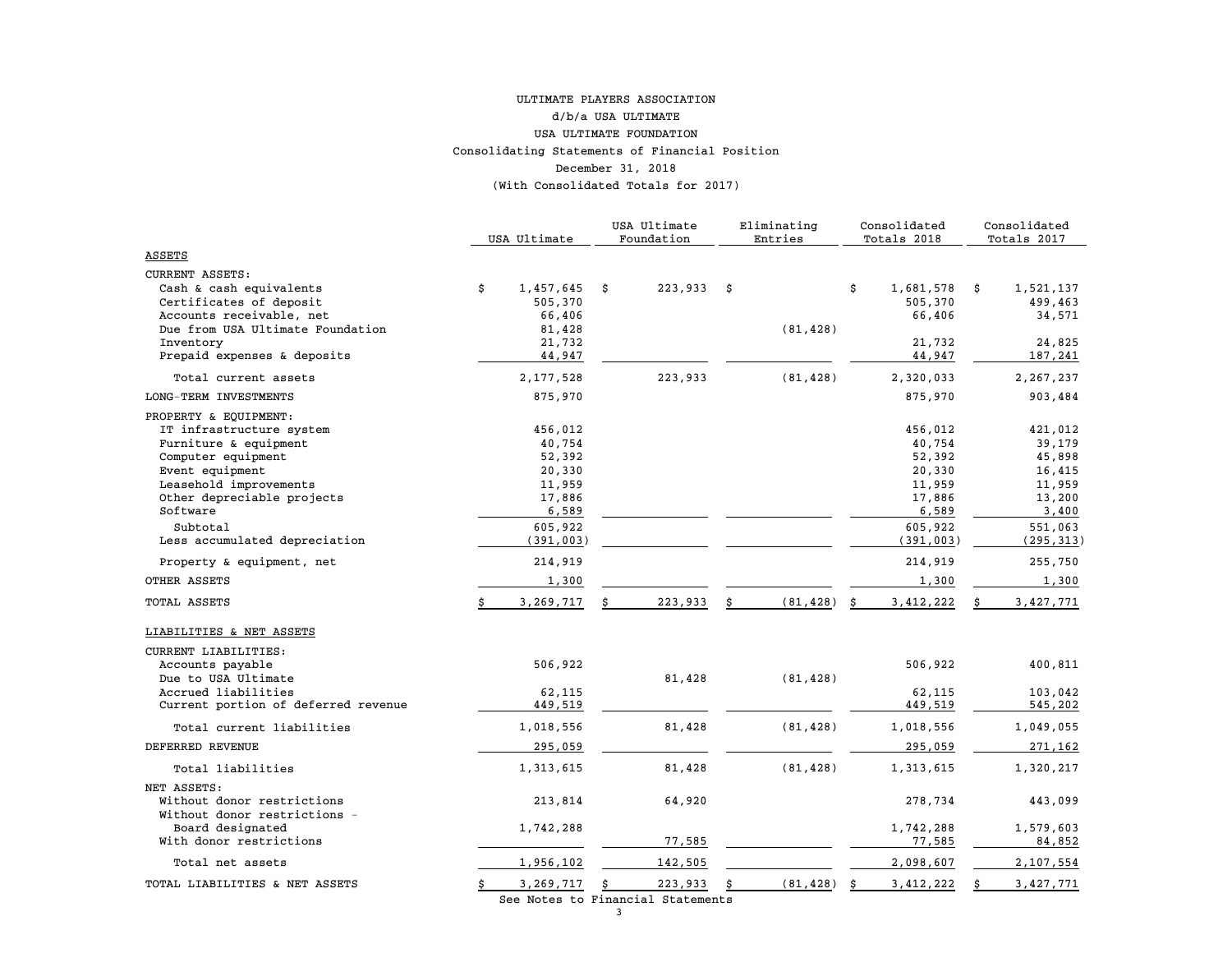#### For the Year Ended December 31, 2018 (With Consolidated Comparative Totals for 2017) Consolidating Statements of Activities and Changes in Net Assets ULTIMATE PLAYERS ASSOCIATION d/b/a USA ULTIMATE USA ULTIMATE FOUNDATION

|                                     | USA Ultimate |           | USA Ultimate<br>Foundation | Eliminating<br>Entries | Consolidated<br>Totals 2018 |           | Consolidated<br>Totals 2017 |           |
|-------------------------------------|--------------|-----------|----------------------------|------------------------|-----------------------------|-----------|-----------------------------|-----------|
| SUPPORT & REVENUE - WITHOUT         |              |           |                            |                        |                             |           |                             |           |
| DONOR RESTRICTIONS                  |              |           |                            |                        |                             |           |                             |           |
| Membership dues                     | \$           | 2,605,797 | \$                         | \$                     | \$                          | 2,605,797 | \$                          | 2,424,245 |
| Competition & athlete programs      |              | 916,747   |                            |                        |                             | 916,747   |                             | 904,507   |
| Sponsorship & licensing             |              | 558,944   |                            |                        |                             | 558,944   |                             | 514,505   |
| National teams                      |              | 241,807   |                            |                        |                             | 241,807   |                             | 36,540    |
| Sport development & sanctioning     |              | 93,778    |                            |                        |                             | 93,778    |                             | 83,987    |
| 50th Anniversary event              |              |           | 72,659                     |                        |                             | 72,659    |                             |           |
| Contributions                       |              | 2,900     | 32,018                     |                        |                             | 34,918    |                             | 41,505    |
| Education                           |              | 23,814    |                            |                        |                             | 23,814    |                             | 32,837    |
| Other income                        |              | 19,650    |                            |                        |                             | 19,650    |                             | 10,914    |
| Sales                               |              | 65,162    |                            |                        |                             | 65,162    |                             | 64,678    |
| Cost of goods sold                  |              | (55, 698) |                            |                        |                             | (55, 698) |                             | (49, 904) |
| Investment income                   |              | (14, 012) | 78                         |                        |                             | (13, 934) |                             | 134,734   |
| Satisfied program restrictions      |              | 36,226    | 36,226                     | (36, 226)              |                             | 36,226    |                             | 11,453    |
| Total support & revenue             |              | 4,495,115 | 140,981                    | (36, 226)              |                             | 4,599,870 |                             | 4,210,001 |
| EXPENSES:                           |              |           |                            |                        |                             |           |                             |           |
| Program services:                   |              |           |                            |                        |                             |           |                             |           |
| Events & outreach programs          |              |           |                            |                        |                             |           |                             |           |
| TCT events & programs               |              | 509,708   |                            |                        |                             | 509,708   |                             | 605,908   |
| Youth events & programs             |              | 421,055   |                            |                        |                             | 421,055   |                             | 441,867   |
| College events & programs           |              | 307,789   |                            |                        |                             | 307,789   |                             | 314,496   |
| Masters events & programs           |              | 163,577   |                            |                        |                             | 163,577   |                             |           |
| Beach events & programs             |              | 109,721   |                            |                        |                             | 109,721   |                             | 134,902   |
| Total events & outreach programs    |              | 1,511,850 |                            |                        |                             | 1,511,850 |                             | 1,497,173 |
| Marketing & communications          |              | 1,109,162 |                            |                        |                             | 1,109,162 |                             | 1,057,436 |
| National teams                      |              | 456,798   |                            |                        |                             | 456,798   |                             | 319,419   |
| Community development               |              | 380,439   |                            |                        |                             | 380,439   |                             | 319,752   |
| Member services                     |              | 166,175   |                            |                        |                             | 166,175   |                             | 135,439   |
| Education                           |              | 130,569   |                            |                        |                             | 130,569   |                             | 159,625   |
| Online technology                   |              | 100,367   |                            |                        |                             | 100,367   |                             | 28,899    |
| International                       |              | 61,147    |                            |                        |                             | 61,147    |                             | 48,907    |
| Event standards/Spirit of the Game/ |              |           |                            |                        |                             |           |                             |           |
| rules/disc standards                |              | 39,509    |                            |                        |                             | 39,509    |                             | 32,917    |
| USA Ultimate grants                 |              |           | 36,226                     | (36, 226)              |                             |           |                             |           |
| Total program services              |              | 3,956,016 | 36,226                     | (36, 226)              |                             | 3,956,016 |                             | 3,599,567 |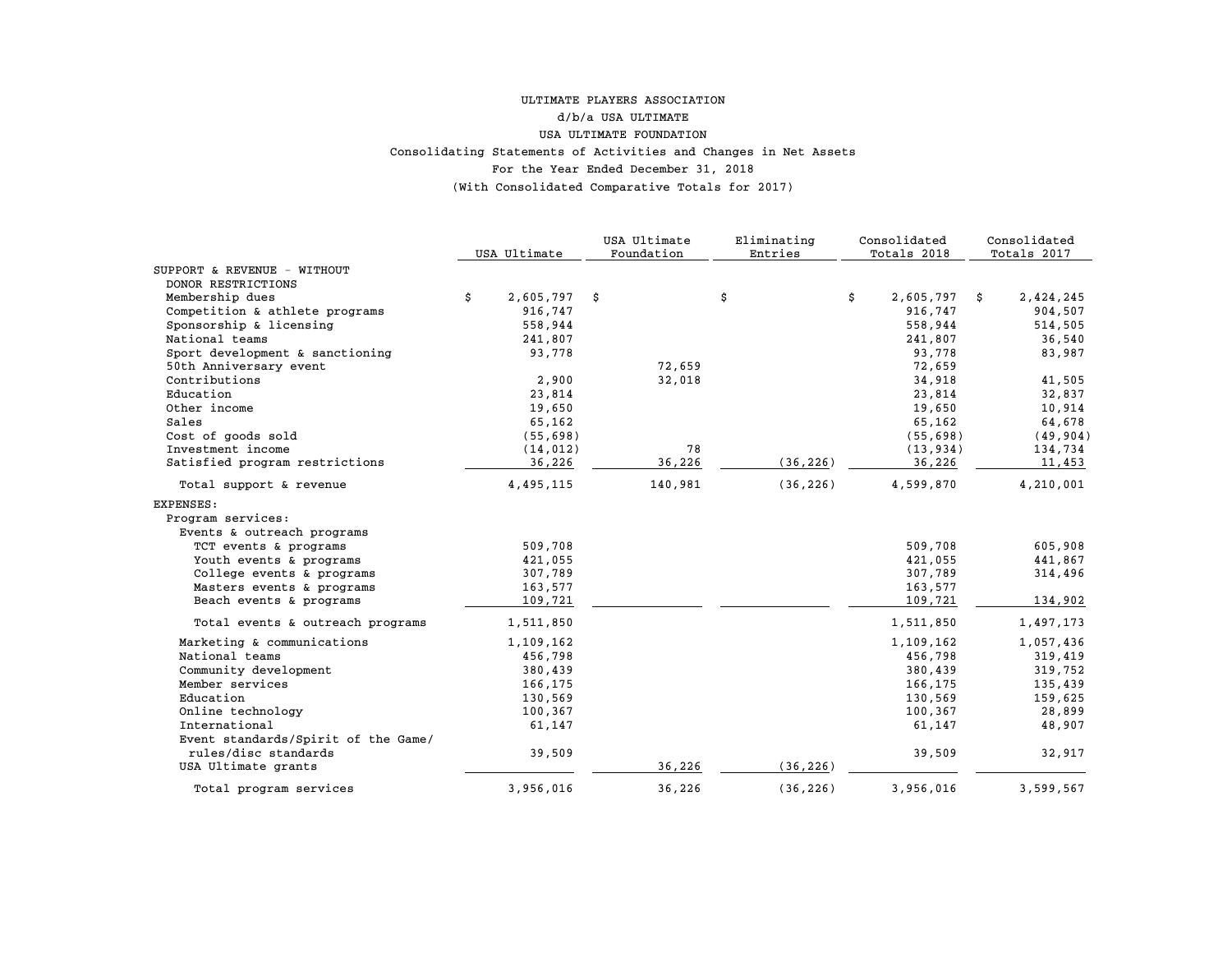| Supporting services:                |           |           |           |           |           |
|-------------------------------------|-----------|-----------|-----------|-----------|-----------|
| Management, general &               |           |           |           |           |           |
| Board of Directors                  | 387.707   | 16,812    |           | 404,519   | 357,191   |
| Fundraising                         | 169,530   | 71,234    |           | 240,764   | 68,819    |
| Total supporting services           | 557,237   | 88,046    |           | 645,283   | 426,010   |
| Total expenses                      | 4,513,253 | 124,272   | (36, 226) | 4,601,299 | 4,025,577 |
| CHANGE IN NET ASSETS WITHOUT DONOR  |           |           |           |           |           |
| RESTRICTIONS                        | (18, 138) | 16,709    |           | (1, 429)  | 184,424   |
| DONOR RESTRICTED SUPPORT & REVENUE  |           |           |           |           |           |
| Play It Forward                     | 21,291    | 14,594    | (21, 291) | 14,594    | 10,216    |
| Girls Ultimate                      | 14,200    | 14,114    | (14, 200) | 14,114    | 15,019    |
| Other Awards                        | 30        |           | (30)      |           | 6,300     |
| National Teams                      | 705       |           | (705)     |           | 705       |
| Less satisfied program restrictions | (36,226)  | (36, 226) | 36,226    | (36, 226) | (11, 453) |
| CHANGE IN NET ASSETS WITH DONOR     |           |           |           |           |           |
| RESTRICTION                         |           | (7, 518)  |           | (7, 518)  | 20,787    |
| CHANGE IN NET ASSETS                | (18, 138) | 9,191     |           | (8, 947)  | 205,211   |
| NET ASSETS, beginning of year       | 1,974,240 | 133,314   |           | 2,107,554 | 1,902,343 |
| NET ASSETS, end of year             | 1,956,102 | 142,505   |           | 2,098,607 | 2,107,554 |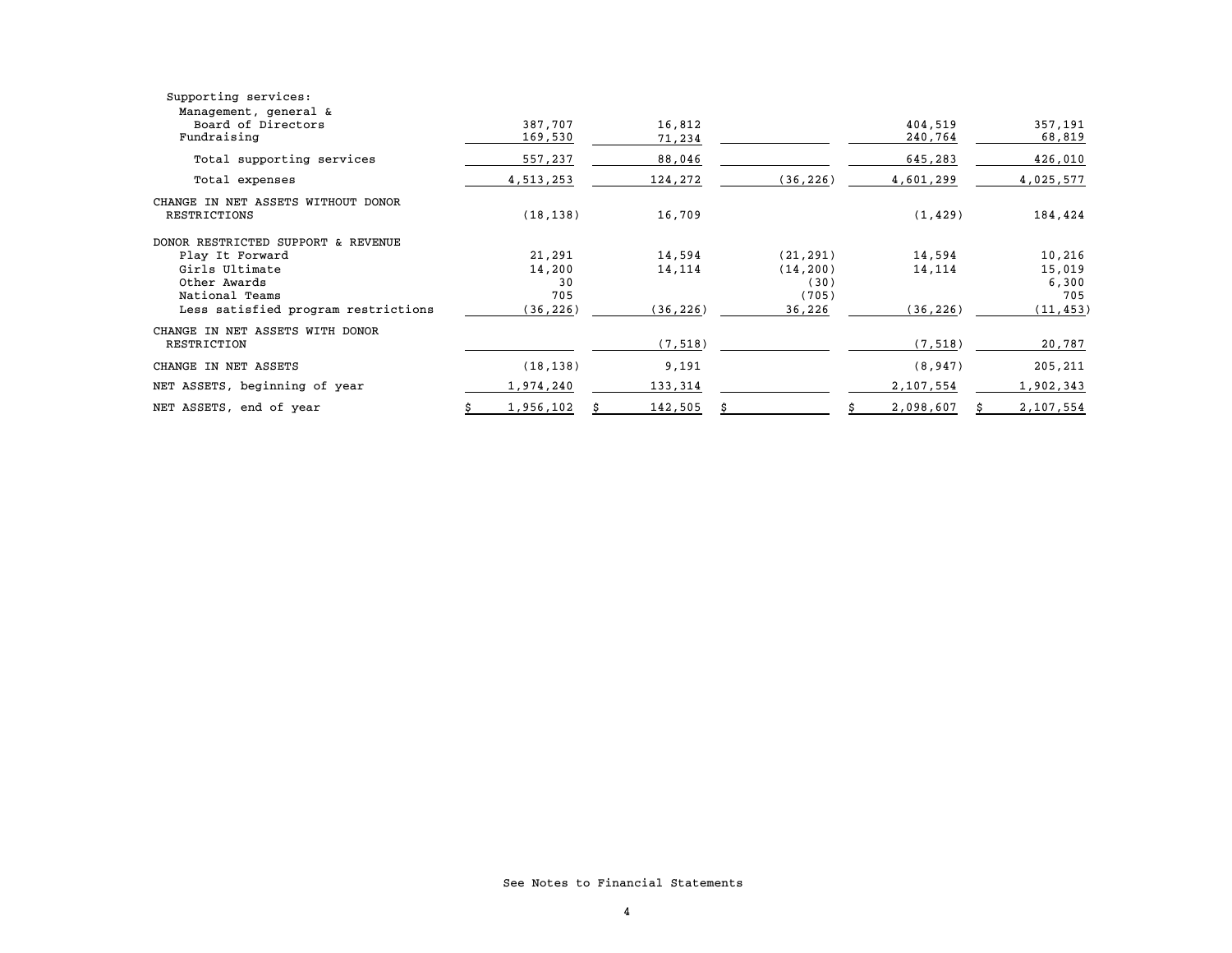#### For the Year Ended December 31, 2018 ULTIMATE PLAYERS ASSOCIATIONd/b/a USA ULTIMATEUSA ULTIMATE FOUNDATION Consolidated Statement of Functional Expenses

Program Services

|                            | TCT Events<br>& Programs | & Programs    | & Programs    | Youth Events College Events Masters Events Beach Events<br>& Programs | & Programs    | Marketing &<br>Communication | National<br>Teams | Community<br>Development | Member<br>Services |
|----------------------------|--------------------------|---------------|---------------|-----------------------------------------------------------------------|---------------|------------------------------|-------------------|--------------------------|--------------------|
| Accounting/audit services  | 628<br>s.                | \$<br>858     | 523<br>\$     | \$<br>272                                                             | \$<br>204     | 2,019<br>\$                  | \$<br>305         | \$<br>574                | Ŝ.<br>367          |
| Advertising                |                          | 300           |               |                                                                       |               | 22,300                       |                   |                          |                    |
| Awards & gifts             | 36,814                   | 26,181        | 6.789         | 6,668                                                                 | 4.273         |                              | 110               |                          |                    |
| Bank fees                  | 3,233                    | 3,266         | 3,218         | 3,182                                                                 | 29            | 341                          | 2,626             | 125                      | 67,387             |
| Conferences & meetings     | 125                      | 4,426         | 104           | 54                                                                    | 41            | 601                          | 61                | 114                      | 73                 |
| Depreciation               | 6,979                    | 9,545         | 5,817         | 3,025                                                                 | 2,273         | 22,452                       | 3,391             | 6,379                    | 4,083              |
| Discretionary              | 832                      | 1,138         | 693           | 361                                                                   | 271           | 7,508                        | 150               | 1,005                    | 526                |
| Dues & memberships         | 197                      | 387           | 186           | 158                                                                   | 151           | 219                          | 33                | 62                       | 40                 |
| Employee benefits          | 8,422                    | 11,517        | 7,019         | 3,650                                                                 | 2,743         | 27,092                       | 4,092             | 7,697                    | 4,927              |
| Equipment rental           | 49,209                   | 19,097        | 13,290        | 11,125                                                                | 10,347        | 407                          | 250               | 116                      | 74                 |
| Equity & diversity         |                          |               |               |                                                                       |               |                              |                   |                          |                    |
| initiatives                | 158                      | 3,387         | 8,960         | 69                                                                    | 51            | 5,409                        | 77                | 21,435                   | 92                 |
| Facility rental            | 71,958                   | 27,505        | 21,357        | 7,600                                                                 | 71            | 698                          | 26,304            |                          |                    |
| Food                       | 45,210                   | 25,085        | 33,483        | 4,544                                                                 | 14,030        | 9,262                        | 38,524            | 824                      | 98                 |
| Grants                     |                          |               |               |                                                                       |               |                              |                   | 111,404                  |                    |
| Insurance                  | 10,398                   | 14,221        | 8,666         | 4,507                                                                 | 3,387         | 33,451                       | 5,052             | 9,503                    | 6,084              |
| Legal services             | 888                      | 1,215         | 740           | 385                                                                   | 289           | 2,857                        | 432               | 812                      | 520                |
| Management fees            |                          |               |               |                                                                       |               |                              |                   |                          |                    |
| Marketing                  |                          |               |               |                                                                       |               | 413,901                      |                   |                          |                    |
| Merchandise COGS           |                          |               |               |                                                                       |               |                              |                   |                          |                    |
| Miscellaneous              | 519                      | 377           | 736           | 78                                                                    | 492           | 582                          | 88                | 166                      | 106                |
| Occupancy                  | 5,127                    | 7,011         | 4,273         | 2,222                                                                 | 1,670         | 16,492                       | 2,491             | 4,685                    | 2,999              |
| Officers compensation      | 2,550                    | 2,628         | 2,514         | 2,429                                                                 | 2,406         | 82,470                       | 103               | 195                      | 125                |
| Other communication costs  | 372                      | 508           | 310           | 161                                                                   | 121           | 22,201                       | 181               | 340                      | 217                |
| Other community dev.       |                          |               |               |                                                                       |               |                              |                   | 98,113                   |                    |
| programs                   | 15,043                   | 144           | 103           | 17,085                                                                | 77            |                              |                   |                          |                    |
| Other fees for services    | 57,655                   | 22,843        | 30,881        | 15,264                                                                | 8,058         | 133,872                      | 2,948             | 879                      | 491                |
| Other outreach             |                          | 20,344        |               |                                                                       |               |                              |                   |                          |                    |
| Other personnel expenses   | 670                      | 916           | 558           | 290                                                                   | 218           | 2,154                        | 325               | 612                      | 392                |
| Other salaries & wages     | 86,964                   | 120,964       | 73,202        | 36,282                                                                | 26,683        | 204,831                      | 43,290            | 81,425                   | 61,426             |
| Payroll taxes              | 6,778                    | 9,270         | 5,649         | 2,938                                                                 | 2,208         | 21,805                       | 3,293             | 6,195                    | 3,966              |
| Phone/internet             | 1,618                    | 2,154         | 1,375         | 791                                                                   | 634           | 5,081                        | 709               | 1,334                    | 1,608              |
| Postage                    | 2,794                    | 5,079         | 1,425         | 922                                                                   | 2,877         | 499                          | 155               | 1,676                    | 743                |
| Printing                   | 833                      | 4,501         | 657           | 517                                                                   | 109           | 12,963                       | 36                |                          | $\overline{3}$     |
| Safe sport                 |                          |               |               |                                                                       |               |                              |                   |                          | 7,900              |
| Supplies                   | 12,380                   | 9,042         | 8,651         | 3,250                                                                 | 1,597         | 2,433                        | 9,183             | 579                      | 371                |
| Team/player fees           |                          |               |               |                                                                       |               | 205                          | 36,488            |                          |                    |
| Technology                 | 1,776                    | 2,429         | 1,480         | 770                                                                   | 579           | 5,714                        | 863               | 1,623                    | 1,039              |
| Travel                     | 56,614                   | 23,033        | 44,708        | 16,425                                                                | 9,355         | 49,343                       | 193,435           | 17,120                   | 518                |
| Value-in-kind              | 16,709                   | 28,404        | 13,967        | 12,298                                                                | 8,222         |                              | 72,553            | 5,447                    |                    |
| Volunteer Appreciation     | 6,255                    | 13,280        | 6,455         | 6,255                                                                 | 6,255         |                              | 9,250             |                          |                    |
|                            | 509,708                  | 421,055       | 307,789       | 163,577                                                               |               | 1,109,162                    |                   |                          | 166,175            |
| Less: cost of goods sold   |                          |               |               |                                                                       | 109,721       |                              | 456,798           | 380,439                  |                    |
| Total expenses as reported |                          |               |               |                                                                       |               |                              |                   |                          |                    |
| on the statement of        |                          |               |               |                                                                       |               |                              |                   |                          |                    |
| activities                 | 509,708<br>\$            | 421,055<br>Ŝ. | 307,789<br>S. | 163,577<br>Ŝ.                                                         | 109,721<br>\$ | 1,109,162<br>\$              | 456,798<br>Ŝ      | 380,439<br>Ŝ             | 166,175<br>Ŝ.      |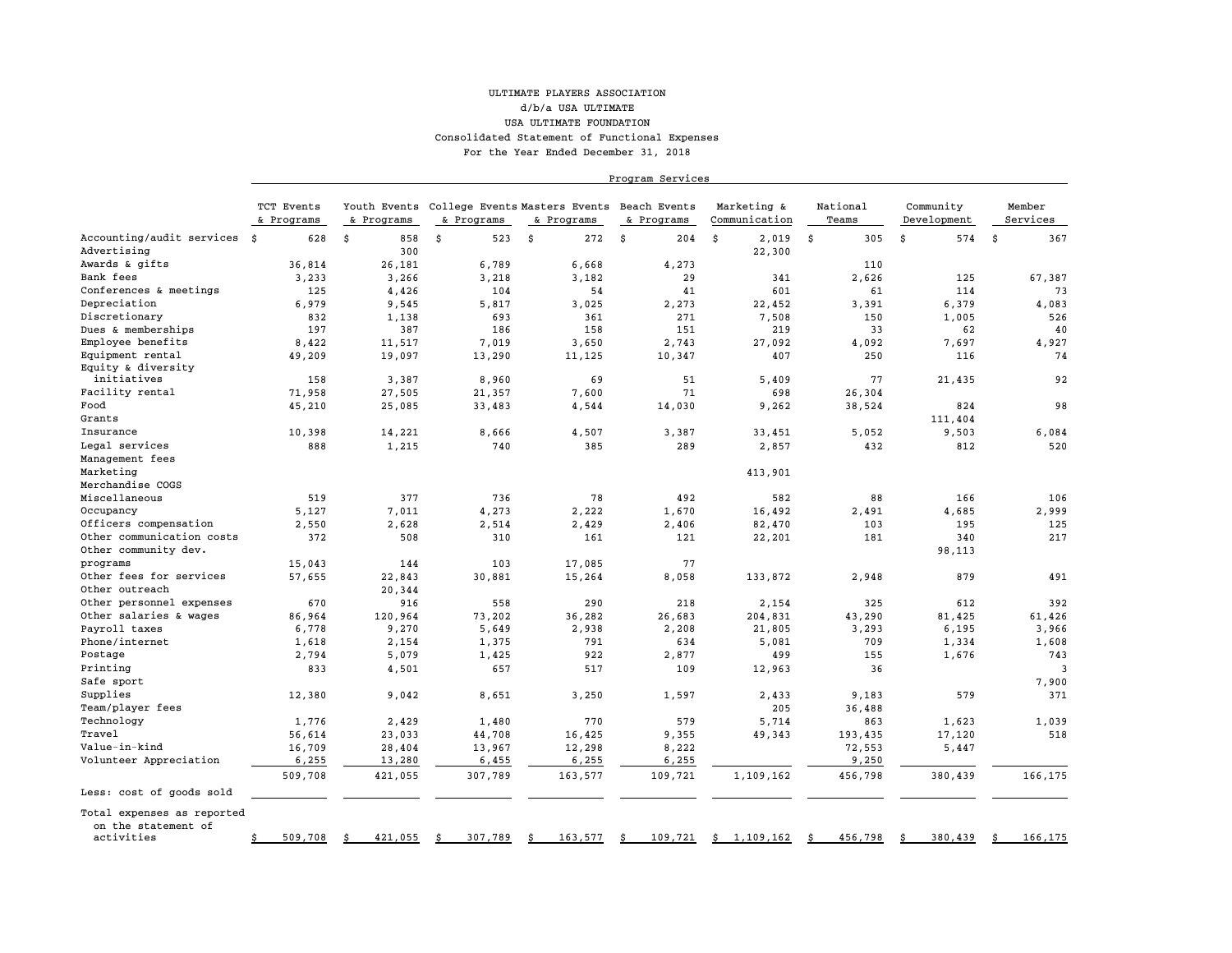#### ULTIMATE PLAYERS ASSOCIATIONd/b/a USA ULTIMATEUSA ULTIMATE FOUNDATION Consolidated Statement of Functional Expenses For the Year Ended December 31, 2018

|                            | Program Services - Continued |               |               |                   |                  |                                |              |                     |                 |
|----------------------------|------------------------------|---------------|---------------|-------------------|------------------|--------------------------------|--------------|---------------------|-----------------|
|                            |                              | Online        |               | Disc<br>Standards | Total<br>Program | Management,<br>General & Board |              | Total<br>Supporting | Total           |
|                            | Education                    | Technology    | International | & Rules           | Services         | of Directors                   | Fundraising  | Services            | Expenses        |
| Accounting/audit services  | Ŝ.<br>404                    | 460<br>\$     | Ś<br>247      | 150               | 7,011<br>Ŝ       | \$<br>2,067                    | \$<br>638    | 2,705<br>\$         | Ŝ.<br>9,716     |
| Advertising                |                              |               |               |                   | 22,600           | 500                            |              | 500                 | 23,100          |
| Awards & gifts             |                              |               |               |                   | 80,835           | 778                            | 12,271       | 13,049              | 93,884          |
| Bank fees                  | 709                          | 66            | 35            | 94                | 84,311           | 2,543                          | 91           | 2,634               | 86,945          |
| Conferences & meetings     | 80                           | 91            | 49            | 30                | 5,849            | 3,497                          | 127          | 3,624               | 9,473           |
| Depreciation               | 4,497                        | 5,115         | 2,746         | 1,664             | 77,966           | 17,255                         | 7,094        | 24,349              | 102,315         |
| Discretionary              | 548                          | 610           | 360           | 198               | 14,200           | 4,114                          | 845          | 4,959               | 19,159          |
| Dues & memberships         | 1,688                        | 50            | 5,307         | 16                | 8,494            | 169                            | 69           | 238                 | 8,732           |
| Employee benefits          | 5,426                        | 6,172         | 3,314         | 2,008             | 94,079           | 20,821                         | 8,560        | 29,381              | 123,460         |
| Equipment rental           | 82                           | 93            | 50            | 30                | 104,170          | 778                            | 4,601        | 5,379               | 109,549         |
| Equity & diversity         |                              |               |               |                   |                  |                                |              |                     |                 |
| initiatives                | 102                          | 116           | 62            | 38                | 39,956           | 2,971                          | 161          | 3,132               | 43,088          |
| Facility rental            | 1,280                        |               |               |                   | 156,773          | 176                            | 752          | 928                 | 157,701         |
| Food                       | 3,524                        | 123           | 359           | 361               | 175,427          | 7,050                          | 40,824       | 47,874              | 223,301         |
| Grants                     |                              |               |               |                   | 111,404          |                                |              |                     | 111,404         |
| Insurance                  | 6,700                        | 7,621         | 4,091         | 2,479             | 116,160          | 26,463                         | 10,569       | 37,032              | 153,192         |
| Legal services             | 572                          | 651           | 349           | 212               | 9,922            | 2,656                          | 903          | 3,559               | 13,481          |
| Management fees            |                              |               |               |                   |                  | 8,500                          | (8, 500)     |                     |                 |
| Marketing                  |                              |               |               |                   | 413,901          | 1,593                          | 1,025        | 2,618               | 416,519         |
| Merchandise COGS           |                              |               |               |                   |                  | 55,698                         |              | 55,698              | 55,698          |
| Miscellaneous              | 317                          | 133           | 71            | 44                | 3,709            | 447                            | 564          | 1,011               | 4,720           |
| Occupancy                  | 3,303                        | 3,757         | 2,017         | 1,222             | 57,269           | 12,675                         | 5,211        | 17,886              | 75,155          |
| Officers compensation      | 137                          | 156           | 23,451        | 51                | 119,215          | 65,954                         | 51,624       | 117,578             | 236,793         |
| Other communication costs  | 240                          | 272           | 146           | 89                | 25,158           | 3,394                          | 378          | 3,772               | 28,930          |
| Other community dev.       |                              |               |               |                   | 98,113           |                                |              |                     | 98,113          |
| programs                   |                              |               |               |                   | 32,452           |                                |              |                     | 32,452          |
| Other fees for services    | 841                          | 615           | 330           | 850               | 275,527          | 19,574                         | 11,417       | 30,991              | 306,518         |
| Other outreach             |                              |               |               |                   | 20,344           |                                |              |                     | 20,344          |
| Other personnel expenses   | 431                          | 491           | 264           | 160               | 7,481            | 1,656                          | 681          | 2,337               | 9,818           |
| Other salaries & wages     | 57,404                       | 65,297        | 11,689        | 21,370            | 890,827          | 154,845                        | 47,649       | 202,494             | 1,093,321       |
| Payroll taxes              | 4,367                        | 4,968         | 2,667         | 1,616             | 75,720           | 16,758                         | 6,889        | 23,647              | 99,367          |
| Phone/internet             | 940                          | 1,070         | 574           | 348               | 18,236           | 3,608                          | 1,483        | 5,091               | 23,327          |
| Postage                    | 1,577                        | 24            | 349           | 1,735             | 19,855           | 320                            | 33           | 353                 | 20,208          |
| Printing                   | 2,482                        |               |               | 701               | 22,802           | 1,556                          | 175          | 1,731               | 24,533          |
| Safe sport                 |                              |               |               |                   | 7,900            |                                |              |                     | 7,900           |
| Supplies                   | 1,045                        | 465           | 249           | 194               | 49,439           | 1,582                          | 2,331        | 3,913               | 53,352          |
| Team/player fees           |                              |               |               |                   | 36,693           |                                |              |                     | 36,693          |
| Technology                 | 1,144                        | 1,302         | 699           | 423               | 19,841           | 4,992                          | 1,805        | 6,797               | 26,638          |
| Travel                     | 7,204                        | 649           | 1,672         | 2,426             | 422,502          | 15,227                         | 7,988        | 23,215              | 445,717         |
| Value-in-kind              | 17,560                       |               |               |                   | 175,160          |                                | 22,206       | 22,206              | 197,366         |
| Volunteer Appreciation     | 5,965                        |               |               | 1,000             | 54,715           |                                | 300          | 300                 | 55,015          |
|                            | 130,569                      | 100,367       | 61,147        | 39,509            | 3,956,016        | 460,217                        | 240,764      | 700,981             | 4,656,997       |
| Less: cost of goods sold   |                              |               |               |                   |                  | (55, 698)                      |              | (55, 698)           | (55, 698)       |
| Total expenses as reported |                              |               |               |                   |                  |                                |              |                     |                 |
| on the statement of        |                              |               |               |                   |                  |                                |              |                     |                 |
| activities                 | 130,569<br>\$                | \$<br>100,367 | 61,147<br>Ŝ   | 39,509<br>Ś       | 3,956,016<br>\$  | 404,519                        | 240,764<br>Ś | 645,283<br>\$       | \$<br>4,601,299 |

See Notes to Financial Statements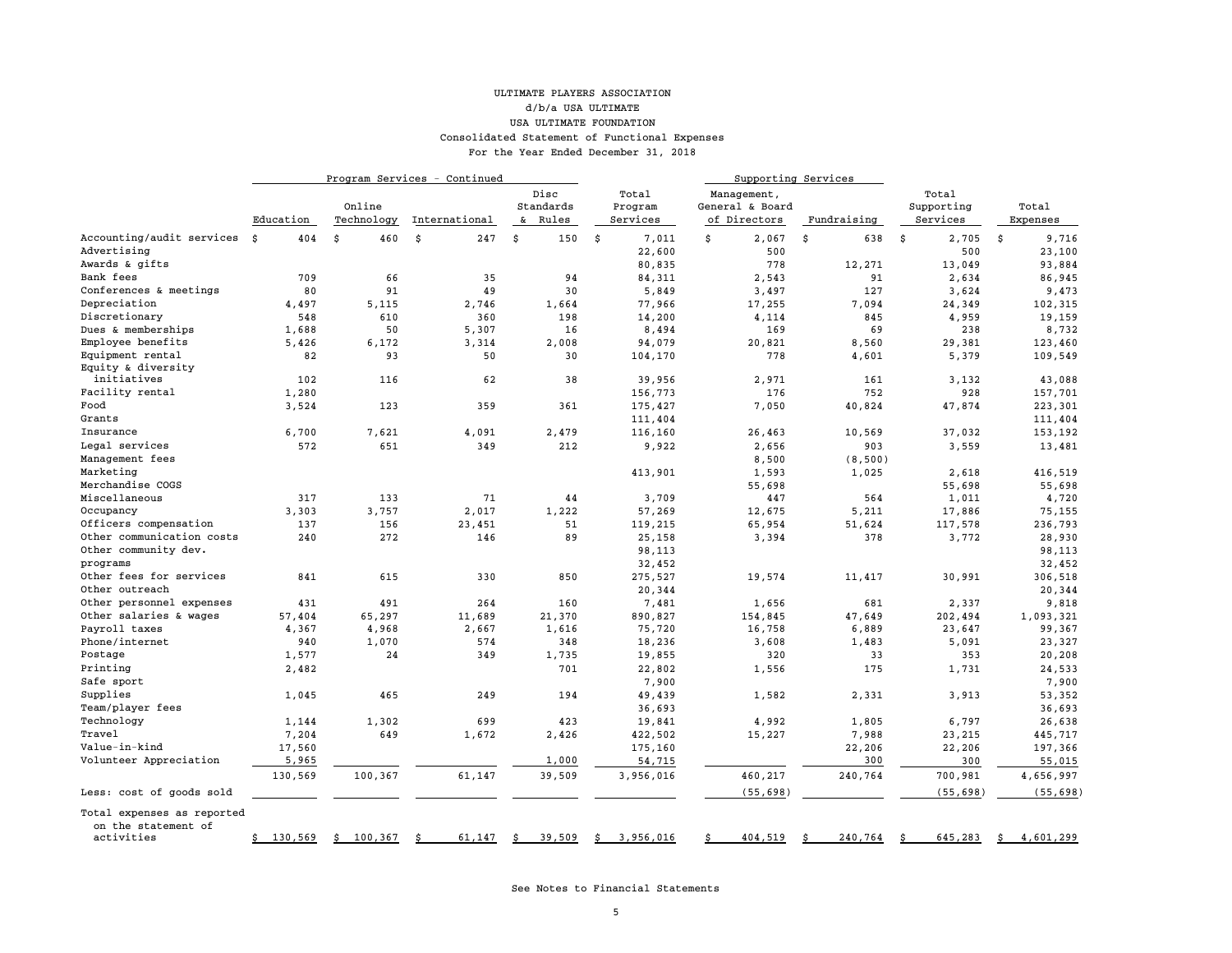#### For the Year Ended December 31, 2018 (With Consolidated Comparative Totals for 2017) ULTIMATE PLAYERS ASSOCIATION d/b/a USA ULTIMATEUSA ULTIMATE FOUNDATION Consolidating Statements of Cash Flows

|                                          |    |                | USA Ultimate |            | Eliminating | Consolidated |              | Consolidated |             |
|------------------------------------------|----|----------------|--------------|------------|-------------|--------------|--------------|--------------|-------------|
|                                          |    | USA Ultimate   |              | Foundation | Entries     |              | Totals 2018  |              | Totals 2017 |
| CASH FLOWS FROM OPERATING ACTIVITIES:    |    |                |              |            |             |              |              |              |             |
| Change in net assets                     | \$ | $(18, 138)$ \$ |              | $9,191$ \$ |             | \$           | $(8,947)$ \$ |              | 205,211     |
| Adjustments to reconcile the change in   |    |                |              |            |             |              |              |              |             |
| net assets to net cash provided by       |    |                |              |            |             |              |              |              |             |
| operating activities:                    |    |                |              |            |             |              |              |              |             |
| Depreciation & amortization              |    | 102,316        |              |            |             |              | 102,316      |              | 93,877      |
| Realized & unrealized loss               |    |                |              |            |             |              |              |              |             |
| on investments                           |    | 34,392         |              |            |             |              | 34,392       |              | (119, 625)  |
| Decrease (increase) in operating assets: |    |                |              |            |             |              |              |              |             |
| Accounts receivable, net                 |    | (42, 064)      |              | 10,229     |             |              | (31, 835)    |              | 15,140      |
| Intercompany receivables                 |    | (81, 428)      |              | 15,228     | 66,200      |              |              |              |             |
| Inventory                                |    | 1,593          |              | 1,500      |             |              | 3,093        |              | 311         |
| Prepaid expenses & deposits              |    | 142,294        |              |            |             |              | 142,294      |              | (161, 293)  |
| Increase (decrease) in operating:        |    |                |              |            |             |              |              |              |             |
| liabilities:                             |    |                |              |            |             |              |              |              |             |
| Accounts payable                         |    | 106,111        |              |            |             |              | 106,111      |              | 107,033     |
| Intercompany payables                    |    | (15, 228)      |              | 81,428     | (66, 200)   |              |              |              |             |
| Accrued liabilities                      |    | (40, 927)      |              |            |             |              | (40, 927)    |              | (25, 321)   |
| Deferred revenue                         |    | (71, 786)      |              |            |             |              | (71, 786)    |              | 166,415     |
|                                          |    |                |              |            |             |              |              |              |             |
| Total adjustments                        |    | 135,273        |              | 108,385    |             |              | 243,658      |              | 76,537      |
| Net cash provided by                     |    |                |              |            |             |              |              |              |             |
| operating activities                     |    | 117,135        |              | 117,576    |             |              | 234,711      |              | 281,748     |
| CASH FLOWS FROM INVESTING ACTIVITIES:    |    |                |              |            |             |              |              |              |             |
| Certificate of deposit, net              |    | (5, 907)       |              |            |             |              | (5, 907)     |              | 305         |
| Long-term investments, net               |    | (6, 878)       |              |            |             |              | (6, 878)     |              | (5,672)     |
| Acquisition of property & equipment      |    | (61, 485)      |              |            |             |              |              |              |             |
|                                          |    |                |              |            |             |              | (61, 485)    |              | (53, 607)   |
| Net cash used by                         |    |                |              |            |             |              |              |              |             |
| investing activities                     |    | (74, 270)      |              |            |             |              | (74, 270)    |              | (58, 974)   |
| NET INCREASE IN CASH                     |    | 42,865         |              | 117,576    |             |              | 160,441      |              | 222,774     |
| CASH & CASH EQUIVALENTS,                 |    |                |              |            |             |              |              |              |             |
| beginning of year                        |    | 1,414,780      |              | 106,357    |             |              | 1,521,137    |              | 1,298,363   |
| CASH & CASH EQUIVALENTS,                 |    |                |              |            |             |              |              |              |             |
| end of year                              | \$ | 1,457,645      |              | 223,933    |             | Ŝ            | 1,681,578    |              | 1,521,137   |

See Notes to Financial Statements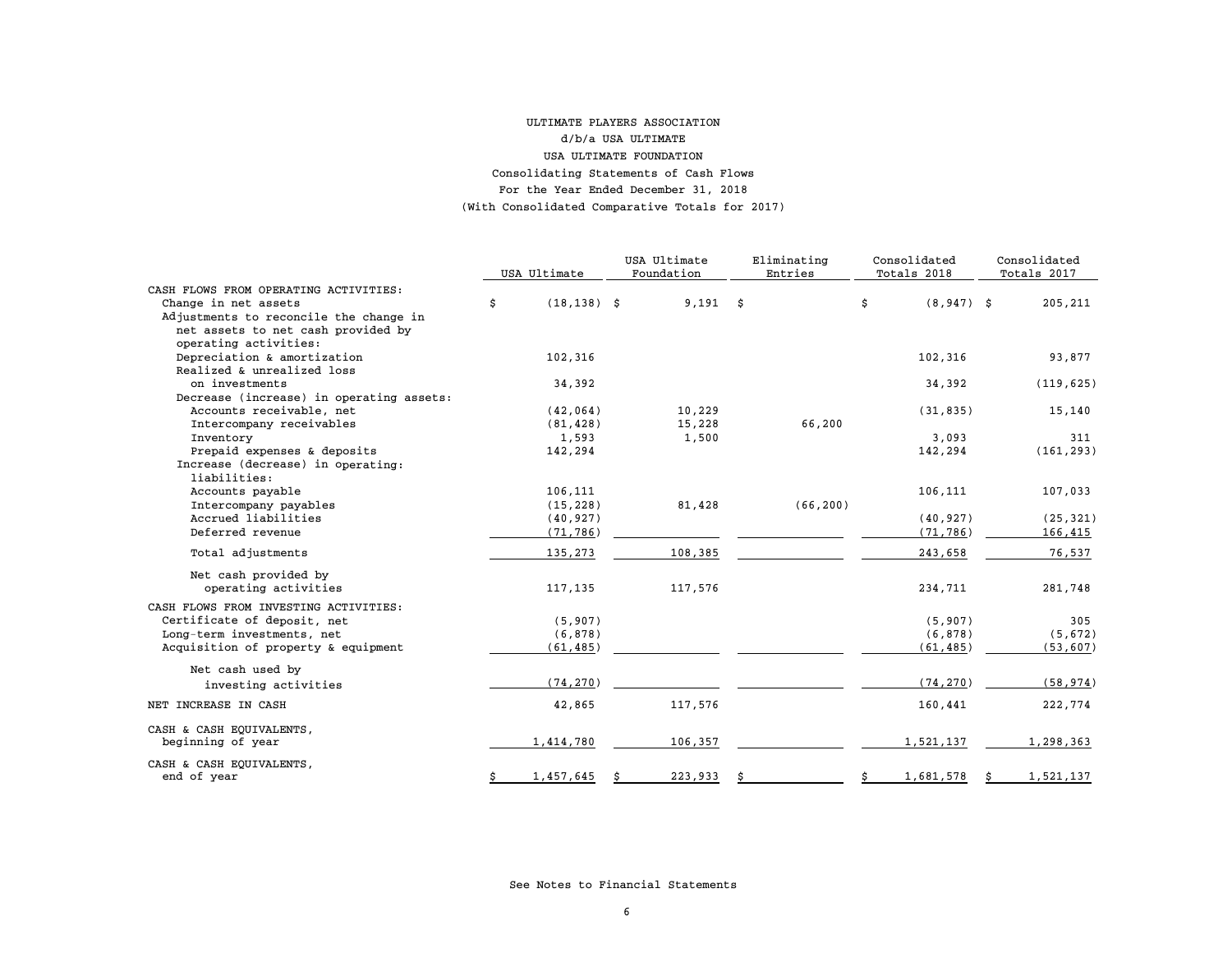# ULTIMATE PLAYERS ASSOCIATION d/b/a USA ULTIMATE USA ULTIMATE FOUNDATION Notes to Consolidating Financial Statements For the Year Ended December 31, 2018

## A. SUMMARY OF SIGNIFICANT ACCOUNTING POLICIES

## **Organization**

USA Ultimate (the Corporation) is the national governing body for the sport of Ultimate and is a member of the World Flying Disc Federation. The Corporation is responsible for the promotion and development of the sport of Ultimate in the United States.

The USA Ultimate Foundation (the Foundation) was incorporated in 2014. The purpose of the Foundation is to raise funds and acquire assets that will enable USA Ultimate to support and grow the sport of Ultimate in the United States.

#### Accounting Standards Update

On August 18, 2016, the FASB issued ASU 2016-14, Not-for-Profit Entities (Topic 958) – Presentation of Financial Statements of Not-for-Profit Entities. The update addresses the complexity and understandability of net asset classification, deficiencies in information about liquidity and availability of resources, and the lack of consistency in the type of information provided about expenses and investment return. The Organizations have adjusted the presentation of the consolidated financial statements, accordingly, applying the changes retrospectively to the comparative period presented except for the presentation of prior year expenses according to their natural classification which is allowable under transition guidance for ASU 2016-14. The new standards change the following aspects of the Organizations' financial statements:

- The temporarily restricted and permanently restricted net asset classes, if any existed, have been combined into a single net asset class called net assets with donor restrictions.
- The unrestricted net asset class has been renamed net assets without donor restrictions.
- The financial statements now include a presentation of expenses that describes both the functional nature of the expenses and their natural classification according to the actual usage of resources.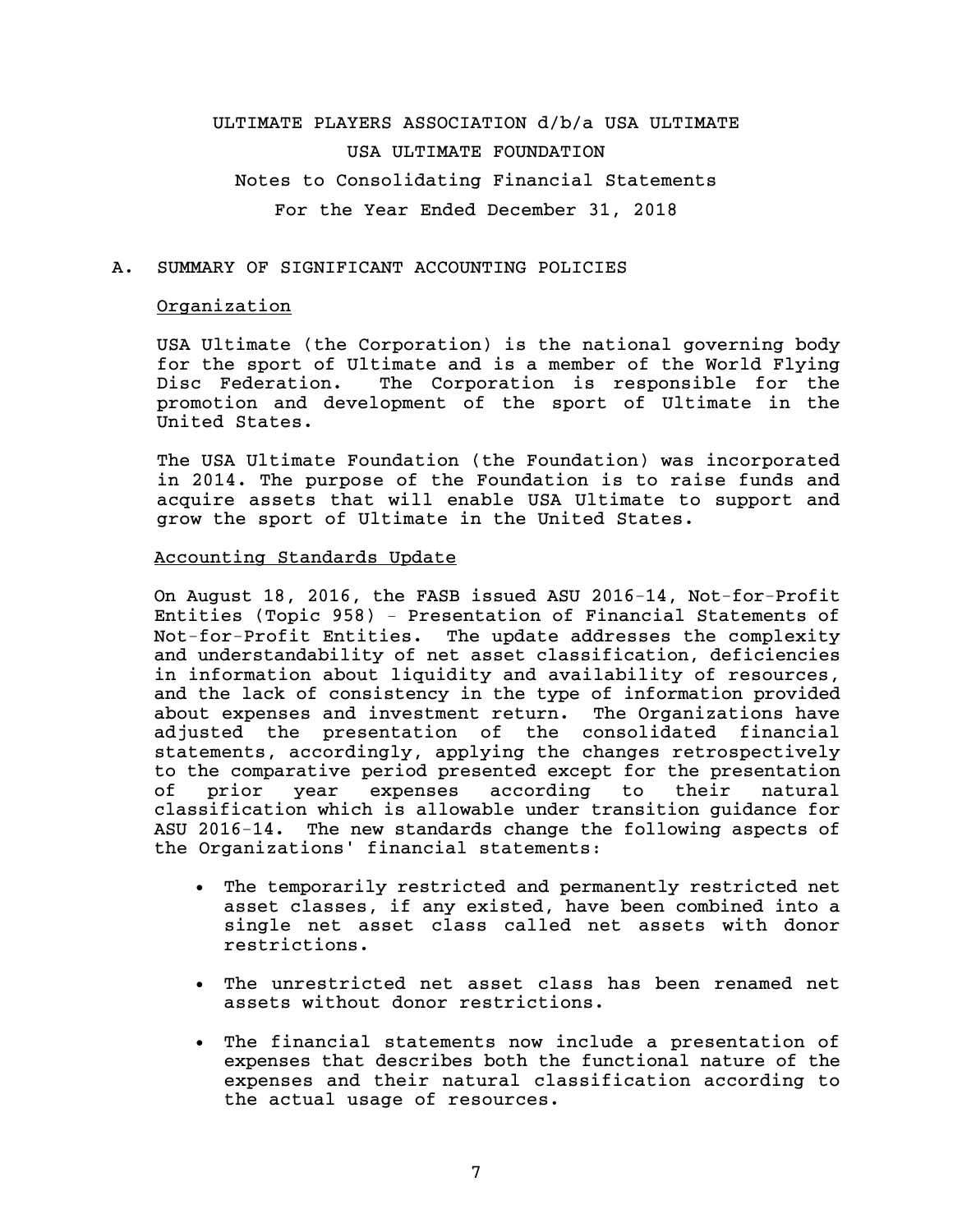## A. SUMMARY OF SIGNIFICANT ACCOUNTING POLICIES - Continued

 The financial statements include a new disclosure about liquidity and availability of resources (Note B).

The changes have the following effect on net assets at December 31, 2017: As developed After Adoption

| Net Asset Class                          |   | As Originally<br>Presented | Atter Adoption<br>of ASU 2016-14 |  |  |  |
|------------------------------------------|---|----------------------------|----------------------------------|--|--|--|
| Unrestricted net assets                  | S | $2,022,702$ \$             |                                  |  |  |  |
| Temporarily restricted<br>net assets     |   | 84,852                     |                                  |  |  |  |
| Net assets without donor<br>restrictions |   |                            | 2,022,702                        |  |  |  |
| Net assets with donor<br>restrictions    |   |                            | 84,852                           |  |  |  |
| Total net assets                         |   | <u>2,107,554</u>           | <u>2,107,554</u>                 |  |  |  |

In addition, certain amounts in the prior-year financial statements have been reclassified for comparative purposes to conform with the presentation in the current-year financial statements.

### Basis of Presentation

The financial statements of USA Ultimate are being presented on a consolidated basis with the USA Ultimate Foundation in order to conform to the requirements of FASB ASC 958. The Statement requires consolidation when one nonprofit has a controlling financial interest in another nonprofit entity through solecorporate membership.

Transactions between the two entities are shown as eliminating entries and removed to properly reflect consolidated totals. Neither the total net assets nor the change in net assets of the Foundation are presented in the USA Ultimate columns of the consolidating financial statements.

Net assets, revenues, gains, and losses are classified based on the existence or absence of donor or grantor-imposed restrictions. Accordingly, net assets and changes therein are classified and reported as follows:

 Net assets without donor restrictions: net assets that are not subject to donor-imposed restrictions and may be expended for any purpose in performing the primary objectives of the Organizations.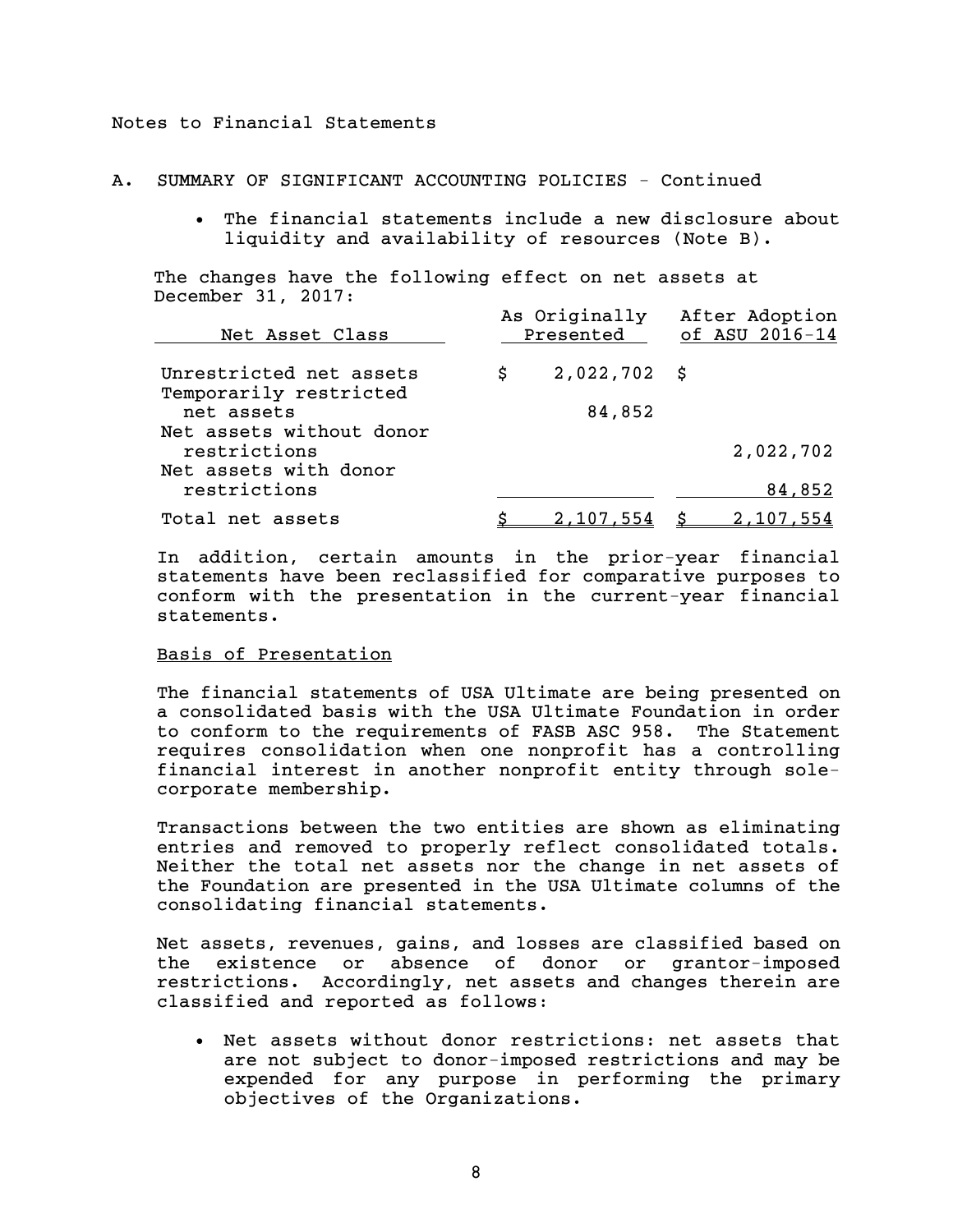## A. SUMMARY OF SIGNIFICANT ACCOUNTING POLICIES - Continued

 Net assets with donor restrictions: net assets subject to stipulations imposed by donors, and grantors. Some donor restrictions are temporary in nature, such as those that will be met by the passage of time or other purposes specified by the donor. Other donor restrictions are perpetual in nature, whereby the donor has stipulated the funds be maintained in perpetuity. Donor-imposed restrictions are released when a restriction expires, that is, when the stipulated time has elapsed, when the stipulated purpose for which the resource was restricted has been fulfilled, or both.

Donor restricted contributions are reported as increases in net assets with donor restrictions. When a restriction expires, net assets are reclassified from net assets with donor restrictions to net assets without donor restrictions in the statement of activities.

### Income Taxes

The Corporation and the Foundation qualify as tax-exempt organizations under Section  $501(c)(3)$  of the Internal Revenue Code and, accordingly, are not subject to federal income tax. Accordingly, no income tax provision has been recorded. However, income from certain activities not directly related to the Corporation's and Foundation's tax-exempt purposes are subject to taxation as unrelated business income.

The Corporation's and Foundation's forms 990, Return of Organization Exempt from Income Tax, are subject to examination by various taxing authorities, generally for three years after the date they were filed. Management of the Corporation and the Foundation believes that they do not have any uncertain tax positions that are material to the financial statements.

## Membership Registrations

Membership dues consist of annual, two-year, three-year, fiveyear and lifetime registrations and are recognized as revenue over the duration of the membership. Lifetime memberships are recognized over fifteen years.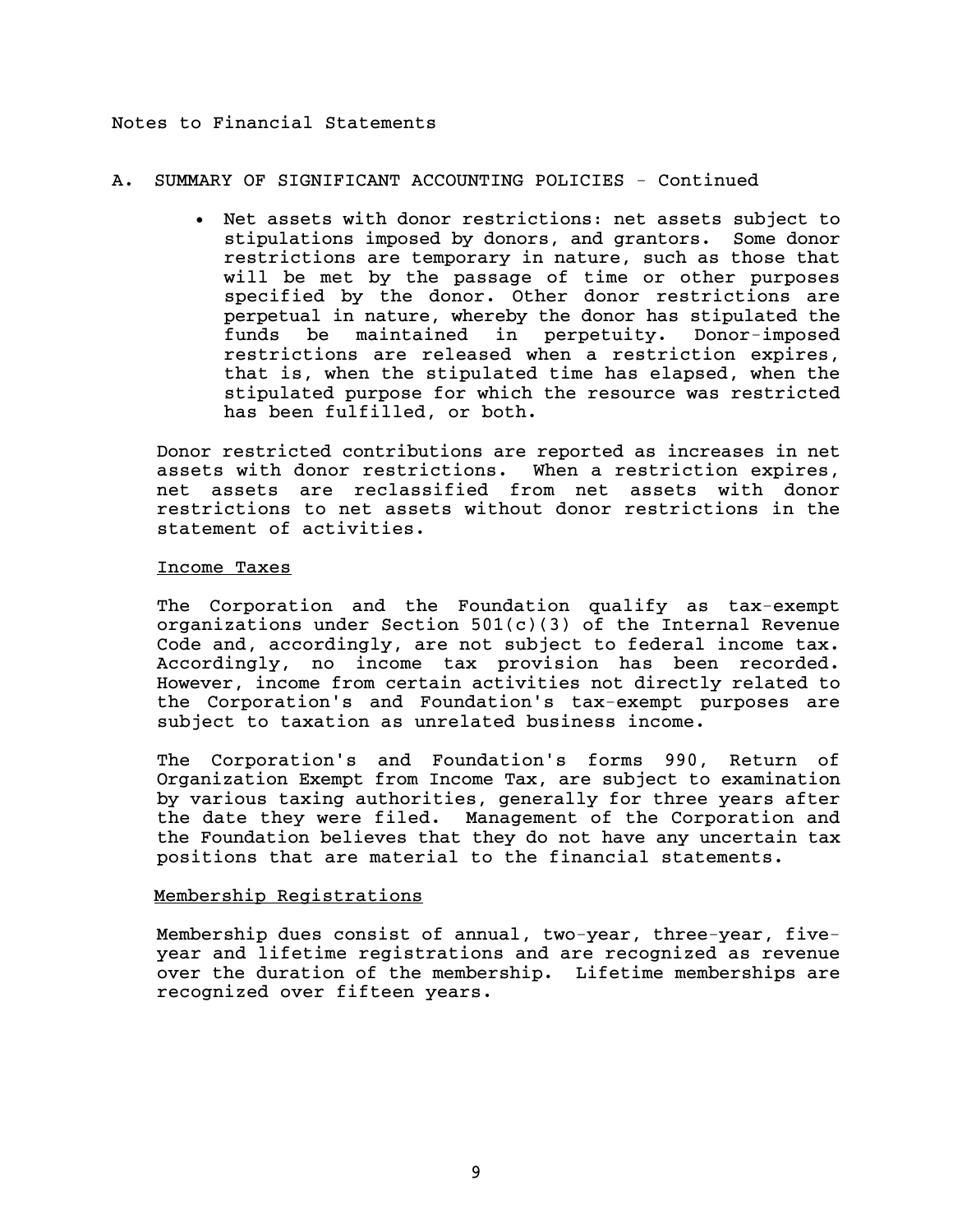### A. SUMMARY OF SIGNIFICANT ACCOUNTING POLICIES - Continued

#### Cash and Cash Equivalents

Cash and cash equivalents consist of amounts in the Corporation's and the Foundation's checking and money market accounts. The Corporation and Foundation maintain their cash and cash equivalents at commercial banks. In the event of a bank failure, the Corporation and the Foundation might only be able to recover the amounts insured.

#### Accounts Receivable

Accounts receivable are stated at the amount the Corporation and Foundation expect to collect from balances outstanding at year-end. Based on management's assessment of the credit history with customers having outstanding balances and current relationships with them, it has concluded that an allowance for doubtful accounts at December 31, 2018 and 2017, of \$1,000 is necessary. Accounts receivable outstanding for more than 60 days are considered delinquent. Delinquent receivables are determined to be uncollectible on a case by case basis and are written off to bad debt expense at such point of determination.

#### Inventory

Inventory is stated at the lower of cost (first-in, first-out method) or market and consists of discs, kits, rulebooks, cones, clipboards, DVD's, manuals, guides and clothing.

As of the beginning of 2018, the Organizations began stating inventories prospectively at the lower of FIFO cost and net realizable value. This change was made in response to a recent FASB standard issued as part of the Financial Accounting Standards Board's simplification initiative.

Under the prior method, market was replacement cost, subject to possible adjustments. Net realizable value is generally based on the selling price. The change is intended to reduce complexity in financial statement preparation. This change had no significant effect on the change in net assets for 2018.

## Furniture and Equipment

Furniture and equipment are recorded at cost or, in the case of donated property, at their estimated fair value at date of receipt. All acquisitions of furniture and equipment in excess of \$750 are capitalized.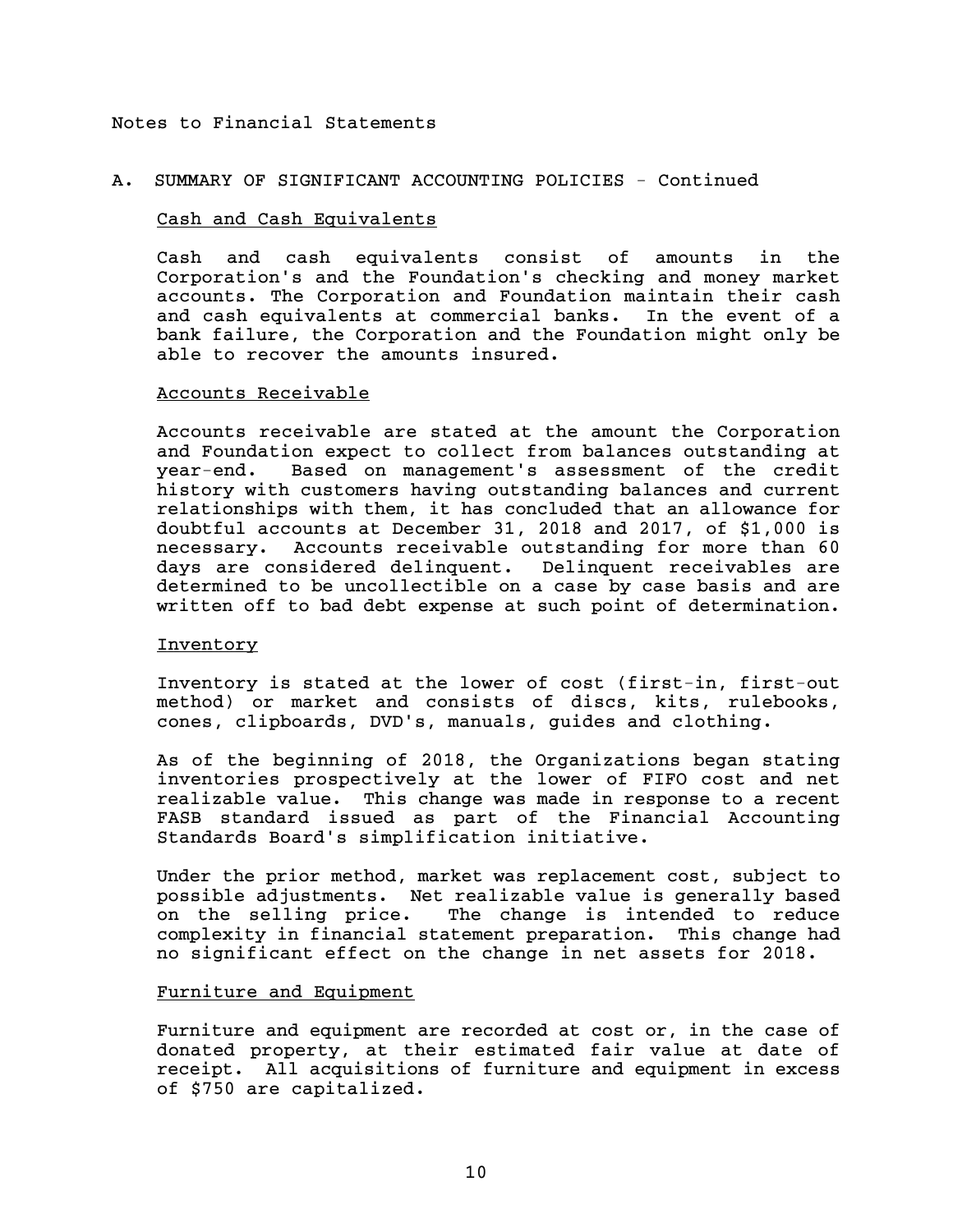## A. SUMMARY OF SIGNIFICANT ACCOUNTING POLICIES - Continued

### Furniture and Equipment - continued

Depreciation and amortization are recorded using the straightline method over estimated useful lives of three to seven years. Depreciation and amortization expense for the years ended December 31, 2018 and 2017, was \$102,316 and \$93,877 respectively.

### Supplemental Cash Flow Disclosures

The Corporation and the Foundation paid no interest or income taxes during the years ended December 31, 2018 and 2017.

## Functional Allocation of Expenses

Certain costs and expenses are allocated among the various programs and supporting service expenses based on salary expenses. The expenses are allocated based on internal records and estimates made by the Organizations' management. Personnel expenses are allocated on the basis of estimates of time and effort spent by personnel in the various program and supporting services made by the Organizations' Management. For the years ended December 31, 2018 and 2017, the Corporation's supporting service expenses amounted to 12.40% and 9.82%, respectively, of total support and revenue.

#### Use of Estimates

The preparation of financial statements in conformity with accounting principles generally accepted in the United States of America requires management to make estimates and assumptions that affect the reported amounts of assets and liabilities, the disclosure of contingent liabilities, and the reported amounts of revenues and expenses. Actual results could differ from those estimates.

#### Prior Year Comparisons

The financial statements include certain prior year summarized comparative information in total but not sufficient detail to constitute a presentation in conformity with accounting principles generally accepted in the United States of America. Accordingly, such information should be read in conjunction with the Corporation's financial statements for the year ended December 31, 2017, from which the summarized information was derived.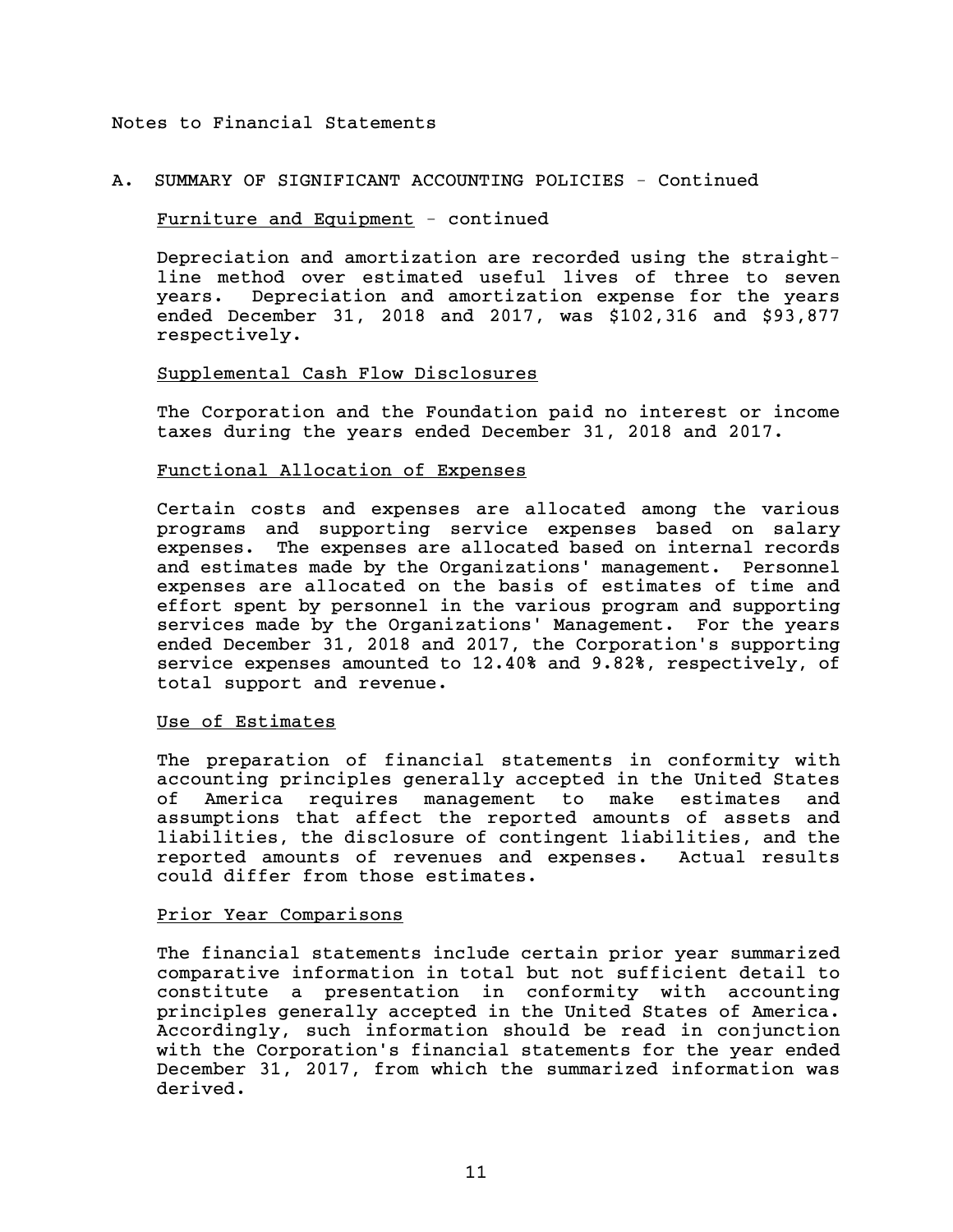## A. SUMMARY OF SIGNIFICANT ACCOUNTING POLICIES - Continued

#### Donated Services

The Corporation and the Foundation receive a substantial amount of donated services in carrying out their programs. No amounts have been reflected in the financial statements for those services since they do not meet the criteria for recognition under ASC 958, "Not-For-Profit Entities".

#### Advertising

The Corporation and the Foundation expense costs of advertising and promotion as such costs are incurred.

## Date of Management's Review

In preparing the financial statements, the Corporation has evaluated events and transactions for potential recognition or disclosure through May 8, 2019, the date that the financial statements were available to be issued.

#### B. AVAILABLE RESOURCES AND LIQUIDITY

The Organizations maintain liquid financial assets sufficient to cover 180 days of operating expenditures. Financial assets in excess of immediate cash requirements are invested in certificates of deposit, money market funds, savings accounts, and other short-term investments.

The following table reflects the Organizations' financial assets as of December 31, 2018 and 2017, reduced by amounts that are not available to meet operating expenditures within one year of the statement of financial position date because of internal board designations. Amounts not available include the operating reserve, set by the board of directors at 30% of annual budgeted expenses and other amounts for strategic surplus. In the event the need arises to utilize the boarddesignated funds for liquidity purposes, the reserves could be drawn upon; however, Management has no intent to do so.

|                                                                                    | 2018                  | 2017                  |
|------------------------------------------------------------------------------------|-----------------------|-----------------------|
| Cash and cash equivalents<br>Accounts receivable, net<br>Investments in marketable | \$1,681,578<br>66,406 | \$1,521,137<br>34,571 |
| securities<br>Other investments                                                    | 875,970<br>505,370    | 903,484<br>252,938    |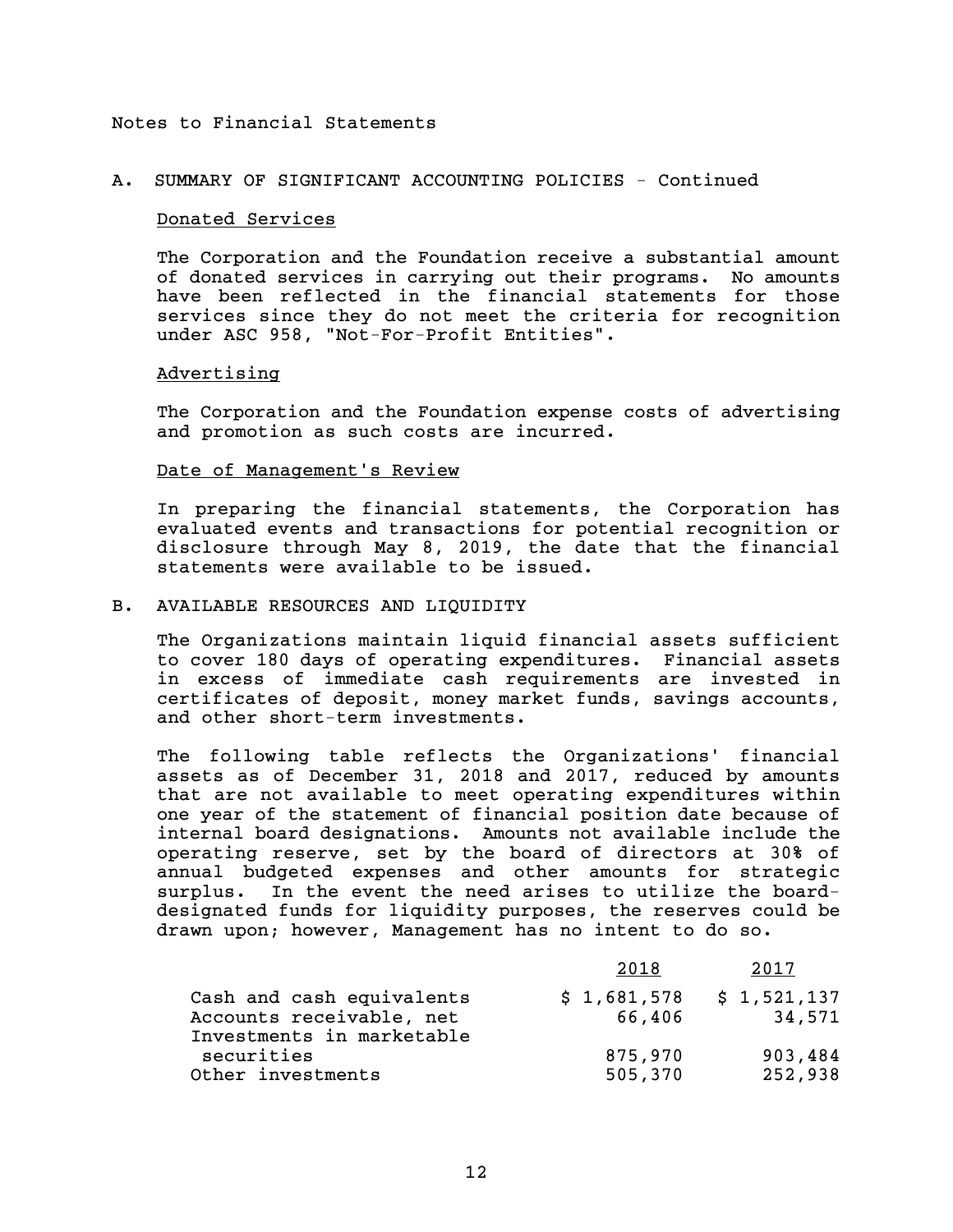#### B. AVAILABLE RESOURCES AND LIQUIDITY - Continued

| Board designated amounts for |                                 |  |
|------------------------------|---------------------------------|--|
| reserves and strategic       |                                 |  |
| surplus                      | $(1, 742, 288)$ $(1, 577, 263)$ |  |
| Total                        | $$1,387,036 \qquad $1,134,867$  |  |

Through the Foundation, the Corporation receives occasional contributions with donor restrictions to use in accordance with the associated purpose or time restrictions. The Corporation has donor restricted investments of \$77,585 and \$84,852 as of December 31, 2018 and 2017, respectively. Income from donor restricted contributions is restricted for specific purposes, and, therefore, is not available for general expenditure.

C. FAIR VALUE MEASUREMENTS

The Corporation and Foundation apply Generally Accepted Accounting Principles (GAAP) for fair value measurements of financial assets that are recognized or disclosed at fair value in the financial statements on a recurring basis. GAAP establishes a fair value hierarchy that prioritizes the inputs to valuation techniques used to measure fair value. The hierarchy gives the highest priority to unadjusted quoted prices in active markets for identical assets or liabilities (Level 1 measurements) and the lowest priority to measurements involving significant unobservable inputs (Level 3 measurements). The three levels of fair value hierarchy are as follows:

- Level 1 Quoted prices in active markets for identical assets or liabilities, accessible to the Corporation and Foundation at the measurement date.
- Level 2 Inputs other than quoted prices included within Level 1 that are observable for the asset or liability, either directly or indirectly.
- Level 3 Unobservable inputs that are not corroborated by market data.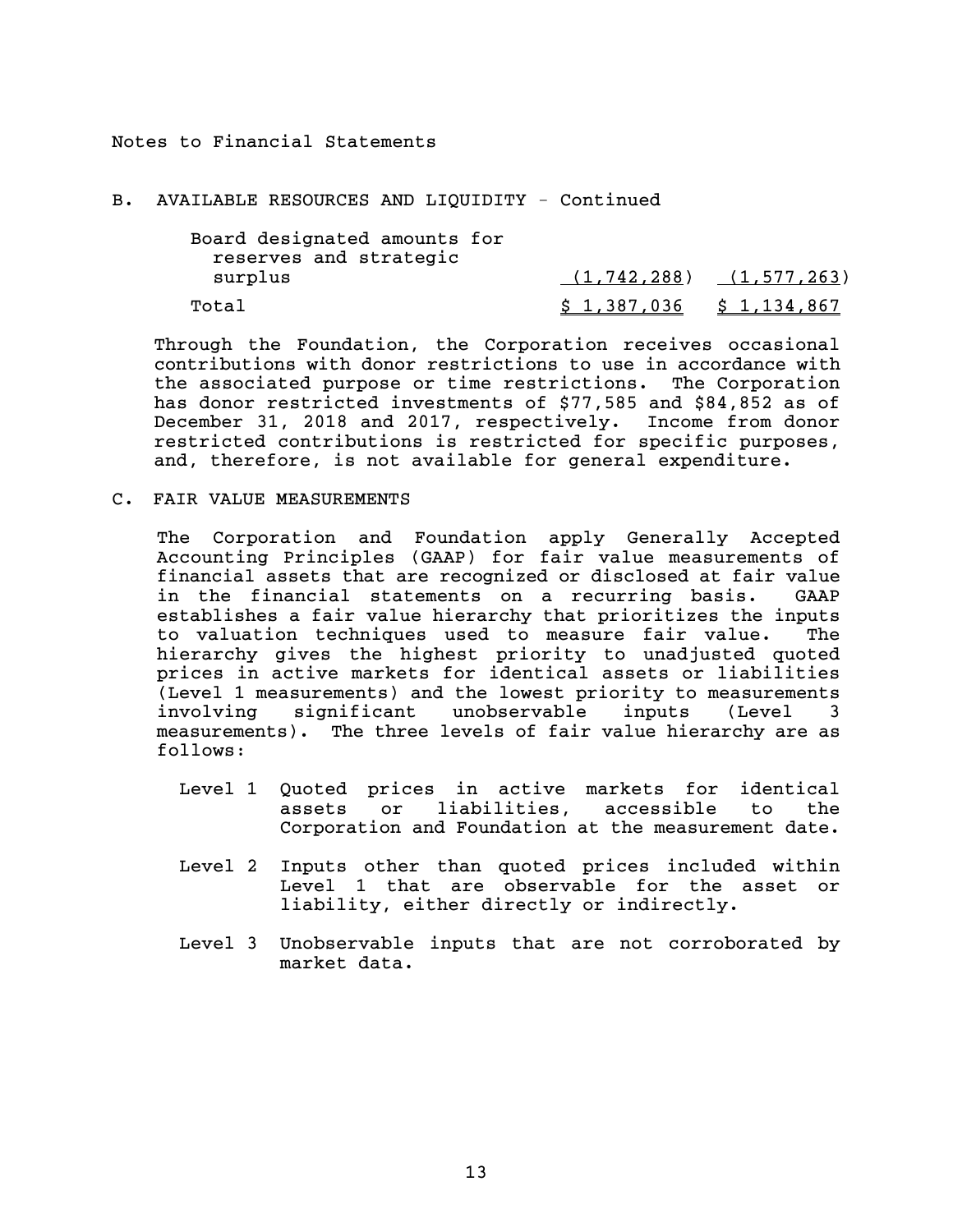## C. FAIR VALUE MEASUREMENTS - Continued

The level in the fair value hierarchy within which a fair measurement in its entirety falls is based on the lowest level input that is significant to the fair value measurement in its entirety. The Organizations record transfers between levels at the end of the reporting period.

The following tables present assets that are measured at fair value on a recurring basis at December 31, 2018 and 2017:

| Assets at Fair Value as of December 31, 2018 |  |  |
|----------------------------------------------|--|--|
|----------------------------------------------|--|--|

|                                           |   | Level 1      | Level 2 | Level 3 | Total   |
|-------------------------------------------|---|--------------|---------|---------|---------|
| Certificates<br>of deposit<br>USOE pooled | S | $505,370$ \$ |         | S       | 505,370 |
| fund                                      |   |              | 875,970 |         | 875,970 |
|                                           |   | 505.370      | 875.970 |         | $-381$  |

Assets at Fair Value as of December 31, 2017

|                                           | Level 1       | Level 2 | Level 3 | Total   |
|-------------------------------------------|---------------|---------|---------|---------|
| Certificates<br>of deposit<br>USOE pooled | $499, 463$ \$ |         | S       | 499,463 |
| fund                                      |               | 903,484 |         | 903,484 |
|                                           | 499,463       | 903,484 |         | 402.947 |

The Corporation has placed a portion of its investments in a pooled investment fund sponsored and managed by the United States Olympic Endowment (USOE). The USOE invests on behalf of the United States Olympic Committee (USOC) and various national sports organizations recognized by the USOC.

As of December 31, 2018, the USOE portfolio was invested in the following types of securities:

| Alternative investments   | 39.11%  |
|---------------------------|---------|
| Domestic equities         | 29.74   |
| International equities    | 18.32   |
| Domestic bonds            | 6.77    |
| International bonds       | 3.64    |
| Cash and cash equivalents | 2.42    |
|                           | 100.00% |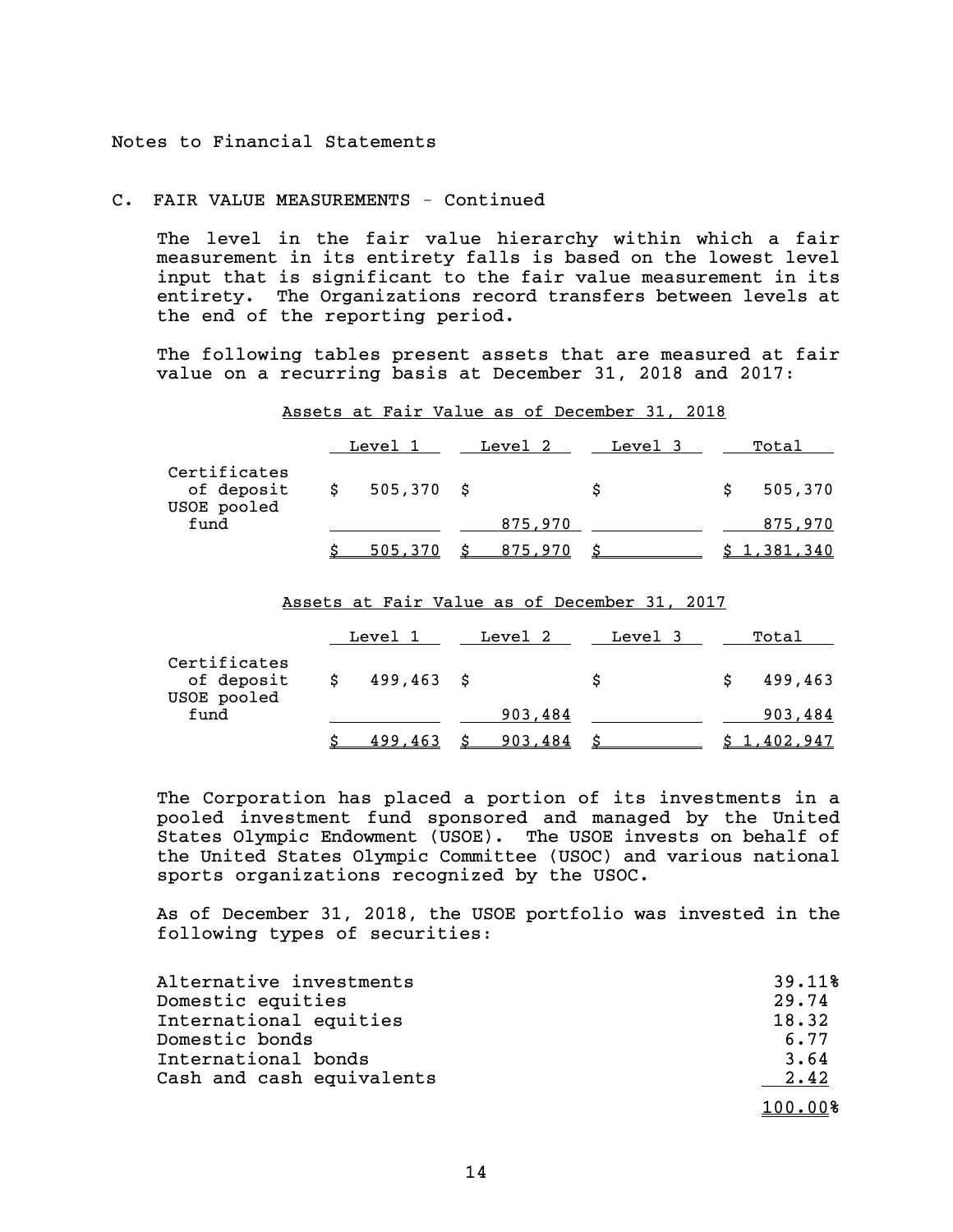#### C. FAIR VALUE MEASUREMENTS - Continued

The alternative investments include hedge equity funds, private equity funds, real estate funds and limited partnerships.

Some investments are exposed to various risks that may cause their reported fair values to fluctuate from period to period and could materially affect the recorded amount of investments in the Corporation's financial statements. Investments in equity securities fluctuate in value in response to many factors, such as the activities and financial condition of individual companies, general business and industry market conditions and the state or perceived direction of the economy. The values of debt securities fluctuate in response to changing interest rates, credit worthiness of issuers, and overall economic policies that impact market conditions. The values of certain investments, such as hedge funds, can fluctuate in response to direct market conditions and other factors that may or may not have a high correlation to overall market direction.

Though the market values of investments are subject to fluctuation, management believes that the investment policy is prudent for the long-term welfare of the Corporation.

Investment income consists of the following at December 31, 2018 and 2017:

|                                                                                        | 2018                            | 2017                       |
|----------------------------------------------------------------------------------------|---------------------------------|----------------------------|
| Interest and dividends<br>Unrealized gain on securities<br>Realized gain on securities | \$20,458<br>(55, 528)<br>21.136 | 15,109<br>57,235<br>62,390 |
|                                                                                        | \$ (13.934)                     | \$ 134.734                 |

## D. CERTIFICATES OF DEPOSIT

Certificates of deposit at December 31, 2018 consist of certificates at investment firms with the following terms:

| Maturity<br>Date     | Interest<br>Rate | Principal          |
|----------------------|------------------|--------------------|
| 08/10/19<br>05/05/19 | 0.25%<br>1.57    | 254,972<br>250,398 |
|                      |                  | 505,370            |

The Corporation holds these certificates as available-for-sale investments.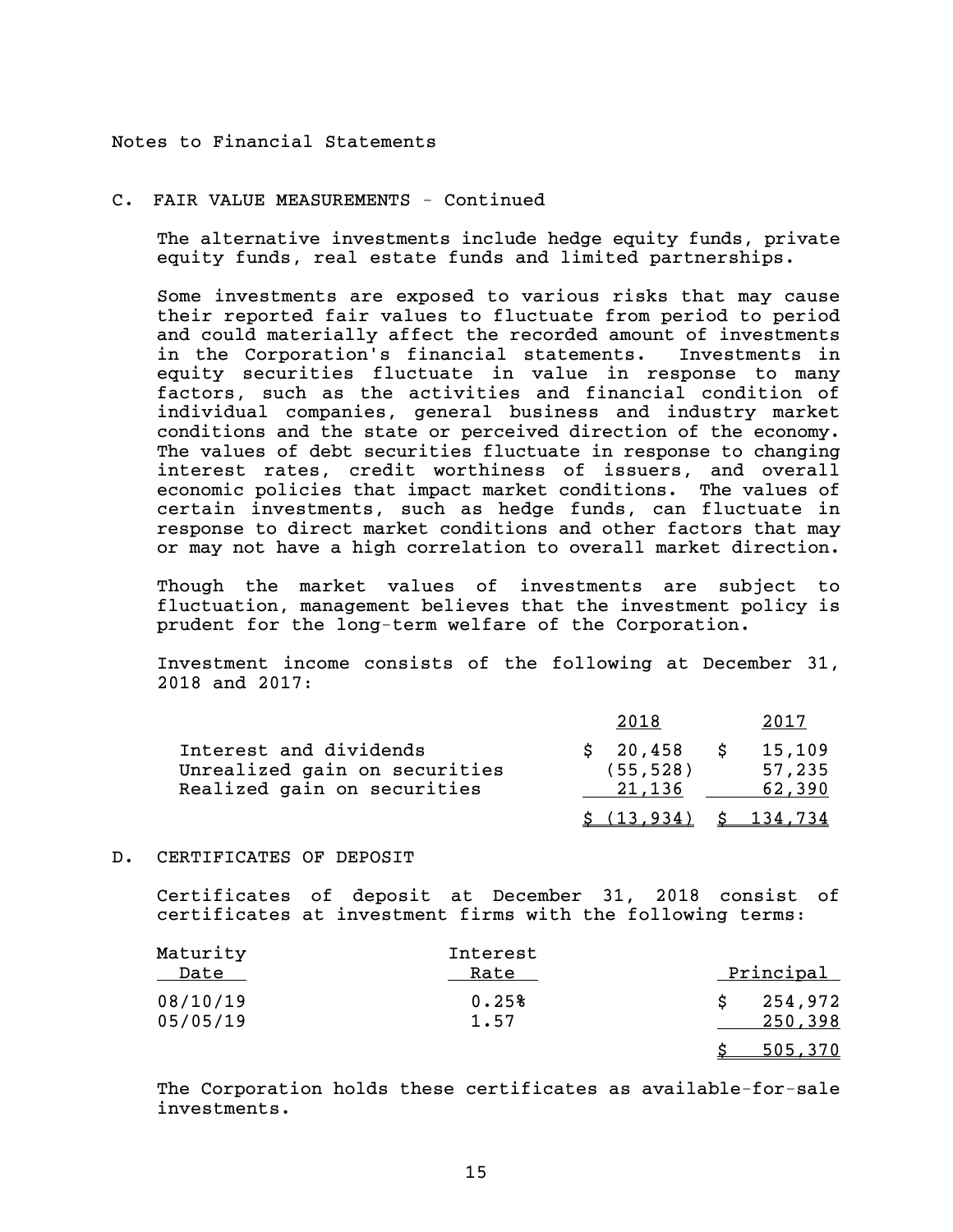#### E. BOARD DESIGNATED NET ASSETS

At December 31, 2018 and 2017, the Corporation had designated unrestricted net assets in the amount of \$1,742,288 and \$1,579,603, respectively, for the following purposes:

|                   | 2018                      | 2017            |
|-------------------|---------------------------|-----------------|
| Operating reserve | $$1,390,975$ $$1,277,970$ |                 |
| Strategic Surplus |                           | 351,313 301,633 |
|                   | $$1,742,288$ $$1,579,603$ |                 |

#### F. NET ASSETS WITH DONOR RESTRICTION

Net assets with donor restrictions consist of the following at December 31, 2018 and 2017:

|                                                                                    | 2018                                     | 2017                                |
|------------------------------------------------------------------------------------|------------------------------------------|-------------------------------------|
| Play It Forward<br>Girls Ultimate<br>Pufahl/Farricker Awards<br>Bakko Spirit Award | $31,909$ \$<br>28,241<br>11,445<br>5,990 | 38,605<br>28,076<br>11,470<br>5,996 |
| National Teams                                                                     |                                          | 705                                 |
|                                                                                    | <u>77,585</u>                            | <u>84,852</u>                       |

Net assets are released from donor restriction by incurring expenses that satisfy the restricted purpose. During the years ended December 31, 2018 and 2017, net assets were released from restrictions as follows:

|                         |   | 2018          | 2017   |
|-------------------------|---|---------------|--------|
| Play It Forward         | S | $15,121$ \$   | 2,565  |
| Girls Ultimate          |   | 14,200        | 7,165  |
| Ultimate Impact         |   | 6,170         |        |
| National Teams          |   | 705           | 1,393  |
| Pufahl/Farricker Awards |   | 25            | 25     |
| Bakko Spirit Award      |   | 5             | 305    |
|                         |   | <u>36,226</u> | 11,453 |

### G. RETIREMENT PLAN

The Corporation has a SIMPLE retirement plan for its employees. Employees are eligible to make contributions to the plan if they expect to receive at least \$5,000 in compensation during the year.